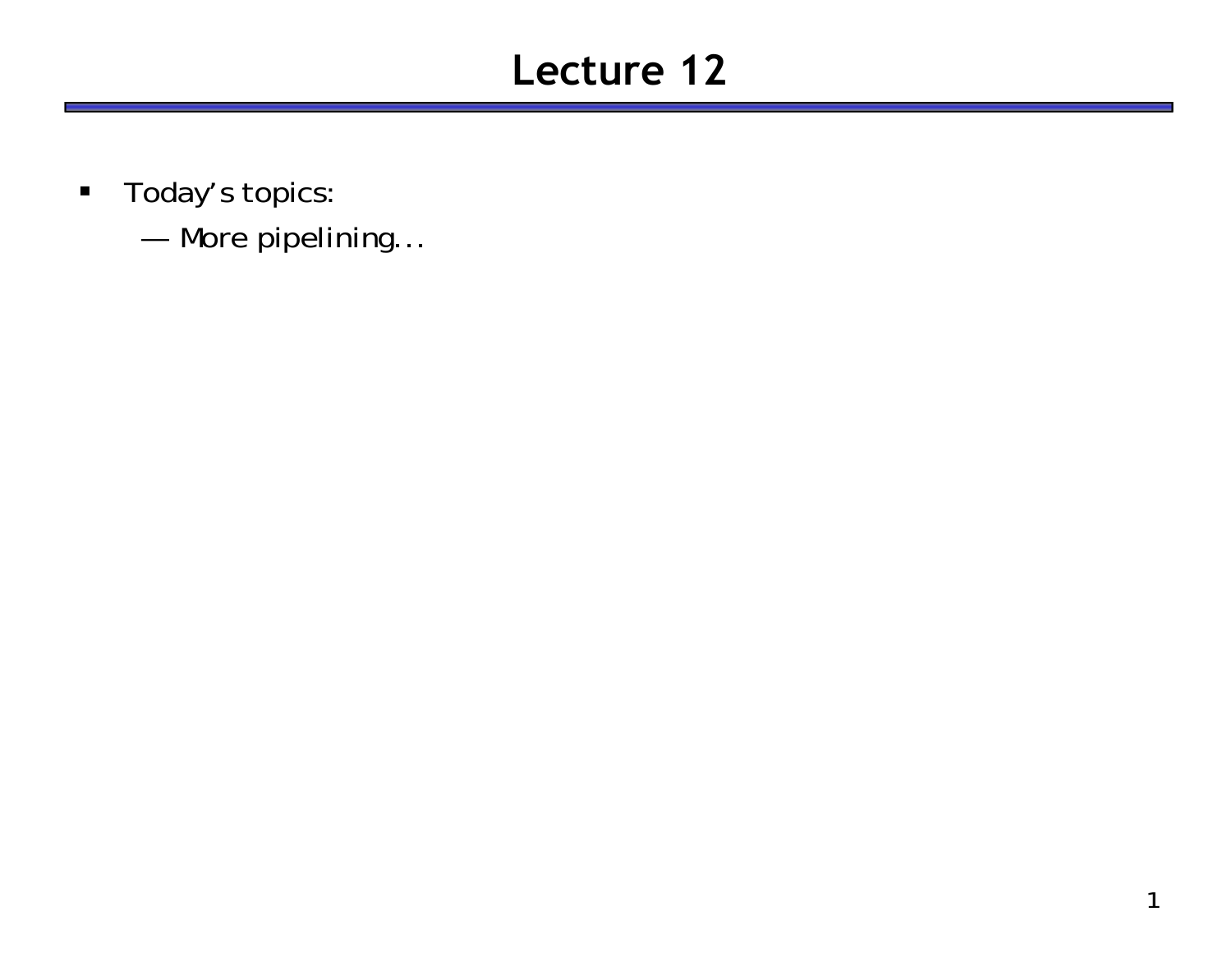# **Pipeline diagram review**



- $\blacksquare$  This diagram shows the execution of an ideal code fragment.
	- and the control of the control of Each instruction needs a total of five cycles for execution.
	- and the control of the control of One instruction begins on every clock cycle for the first five cycles.
	- and the control of the control of One instruction completes on each cycle from that time on.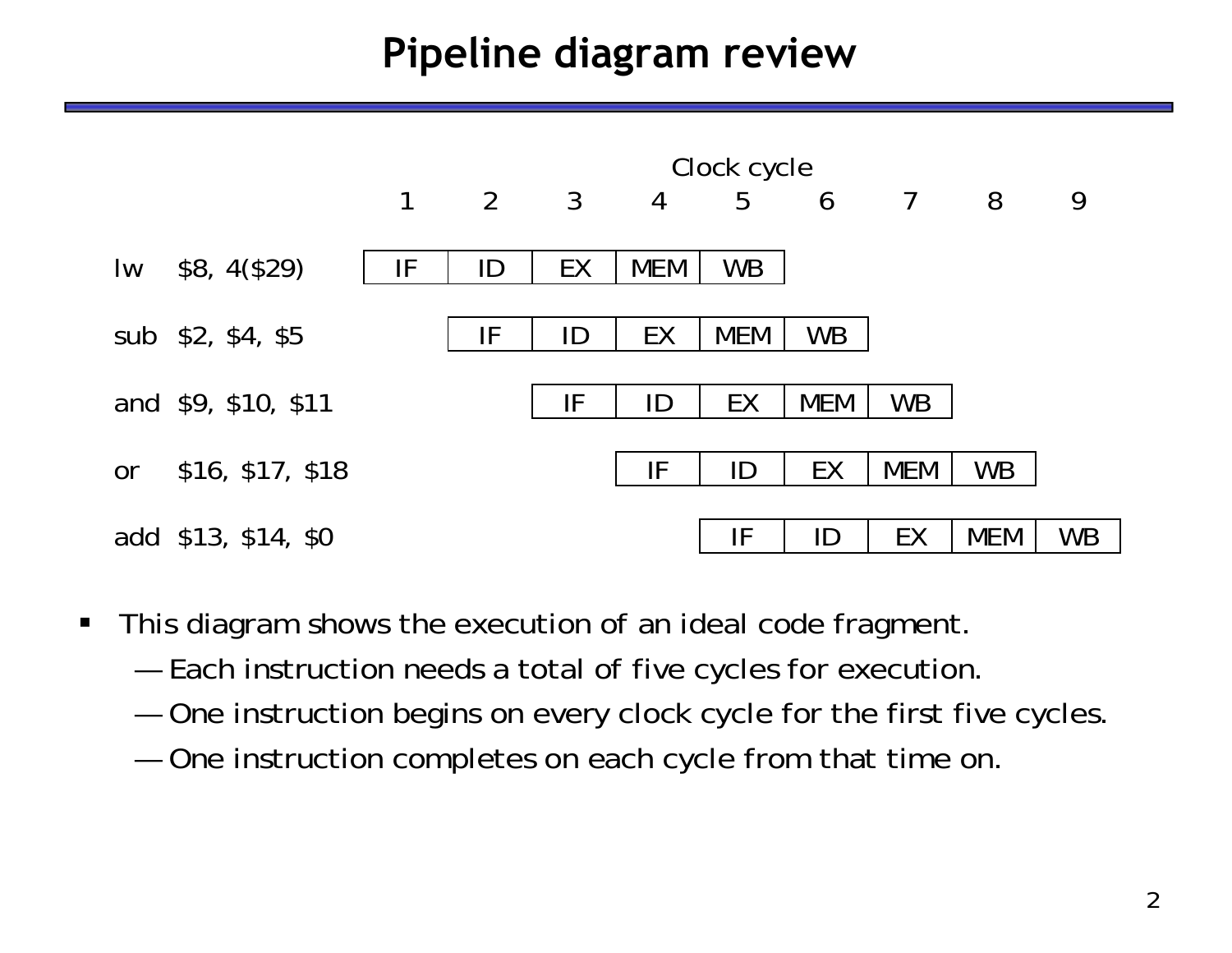# **Our examples are too simple**

ш Here is the example instruction sequence used to illustrate pipelining

| $\mathsf{I}$ w<br>sub | \$8, 4 (\$29)<br>\$2, \$4, \$5 |  |
|-----------------------|--------------------------------|--|
| and                   | \$9, \$10, \$11                |  |
| or                    | \$16, \$17, \$18               |  |
| add                   | \$13, \$14, \$0                |  |

- $\blacksquare$  The instructions in this example are independent.
	- and the control of the control of Each instruction reads and writes completely different registers.
	- and the control of the control of Our datapath handles this sequence easily, as we saw last time.
- $\blacksquare$ *Is this the case for most sequences?*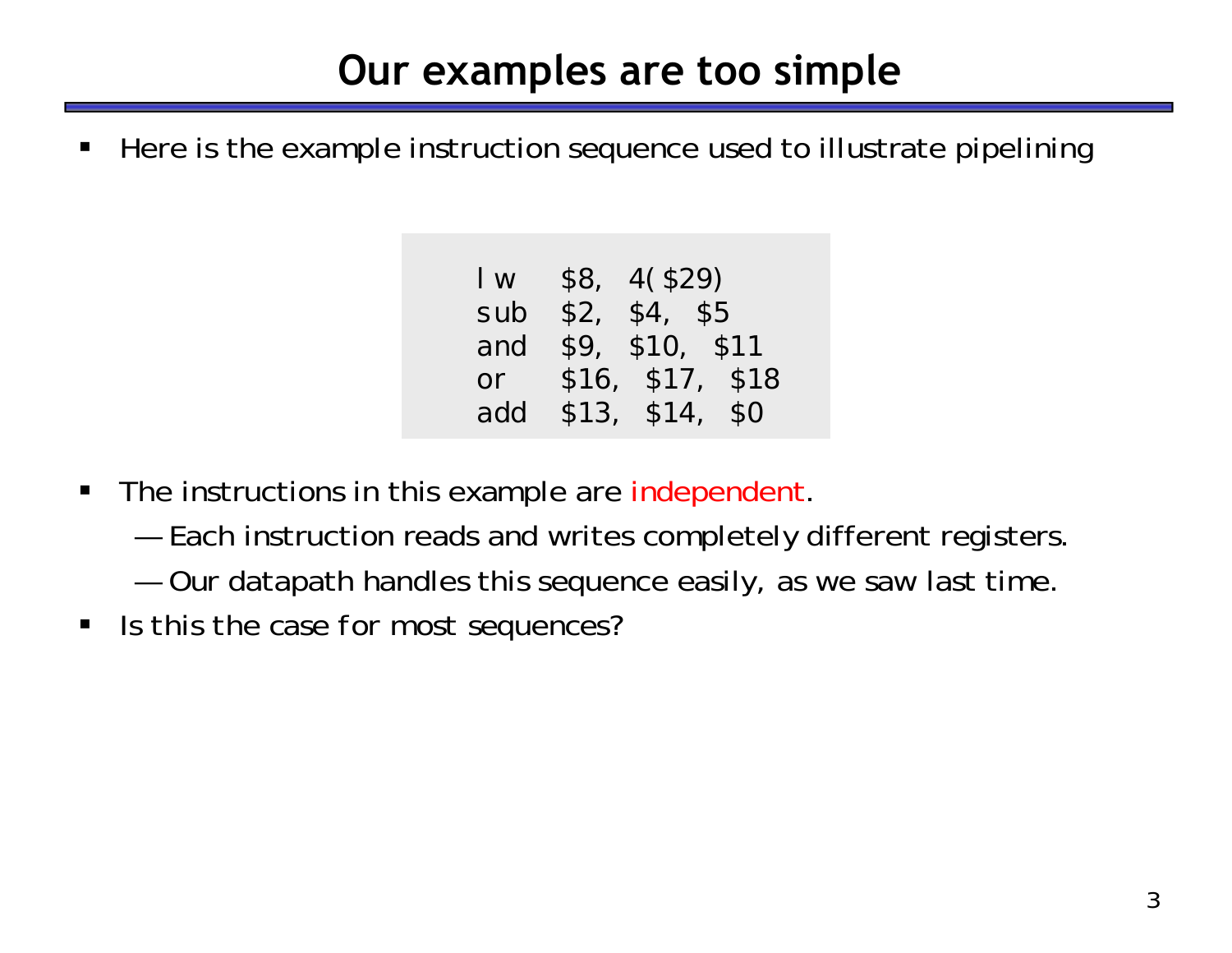#### **An example with dependencies**

| sub | \$2, \$1, \$3   |          |  |
|-----|-----------------|----------|--|
| and | \$12, \$2, \$5  |          |  |
| or  | \$13, \$6, \$2  |          |  |
| add | \$14,           | \$2, \$2 |  |
| SW  | \$15, 100 (\$2) |          |  |

*Is this a problem for the single-cycle datapath? Why?*

*How would this code sequence fare in our pipelined datapath?*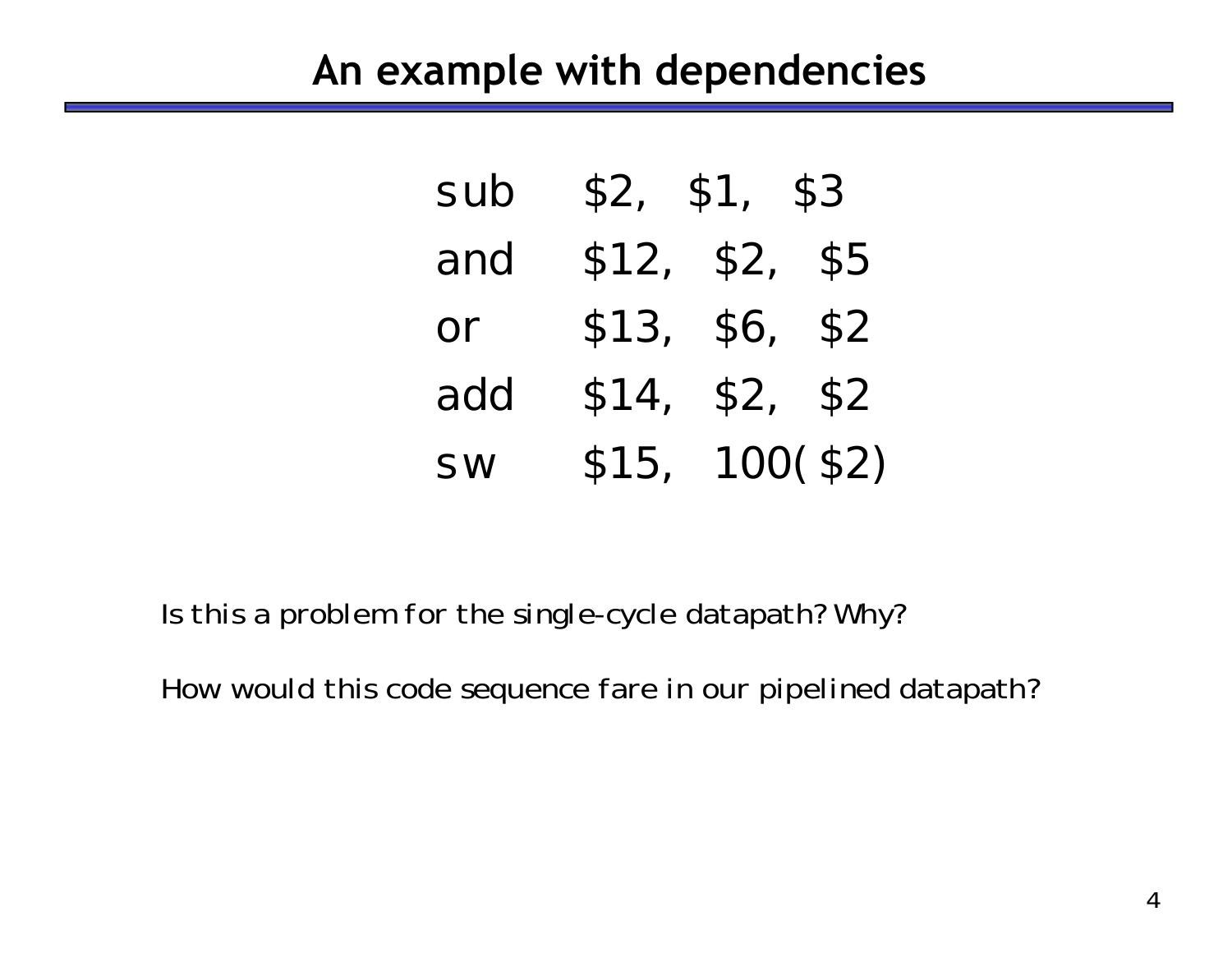## **Data hazards in the pipeline diagram**



- $\blacksquare$  The SUB instruction does not write to register \$2 until clock cycle 5. This causes two <mark>data hazards in our current pipelined d</mark>atapath.
	- and the control of the control of The AND reads register \$2 in cycle 3. Since SUB hasn't modified the register yet, this will be the *old* value of \$2, not the new one.
	- and the control of the control of Similarly, the OR instruction uses register \$2 in cycle 4, again before it's actually updated by SUB.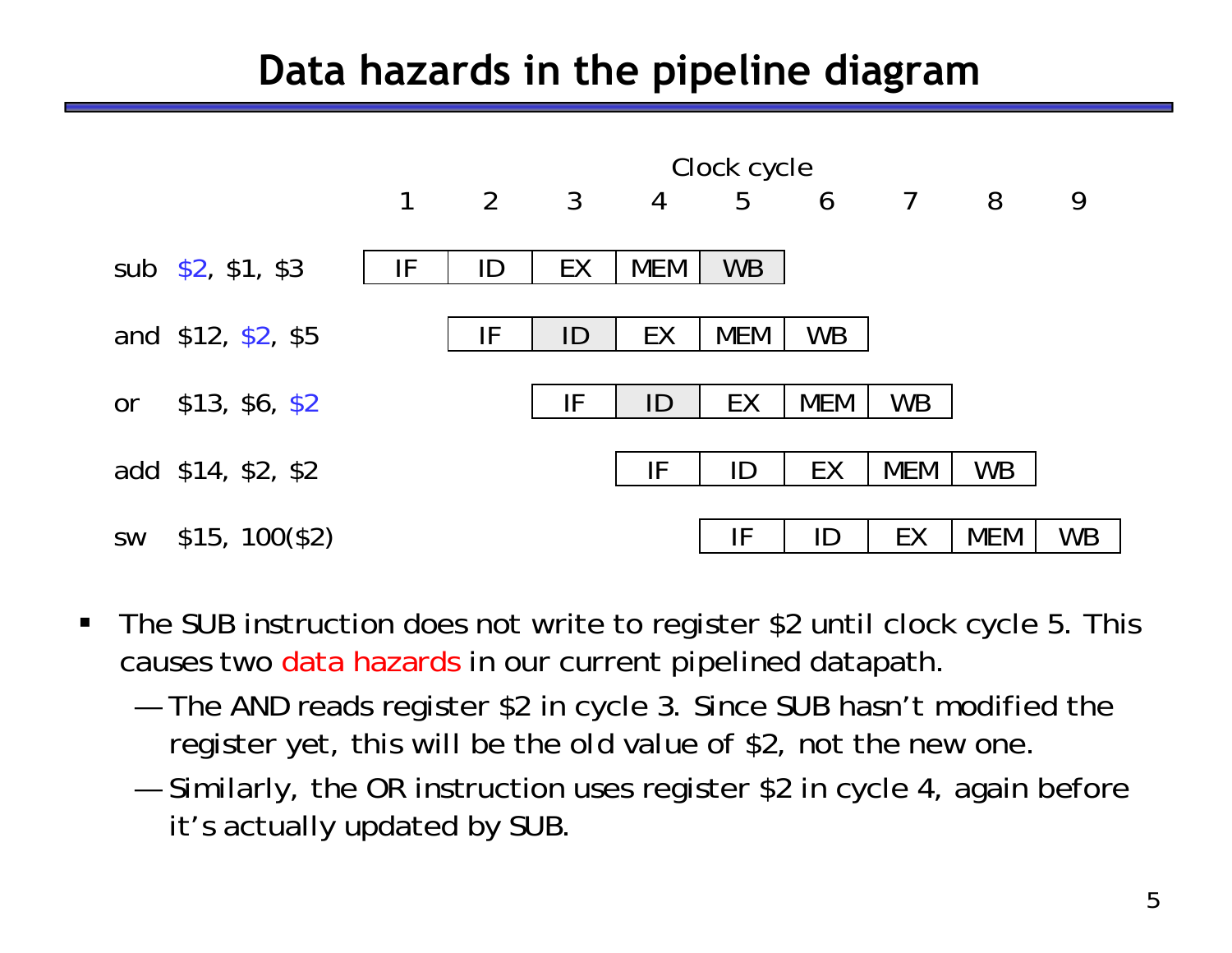## **Things that are okay**



- $\blacksquare$  The ADD instruction is okay, because of the register file design.
	- and the control of the control of Registers are written at the beginning of a clock cycle.
	- and the control of the control of The new value will be available by the end of that cycle.
- $\blacksquare$ The SW is no problem at all, since it reads \$2 after the SUB finishes.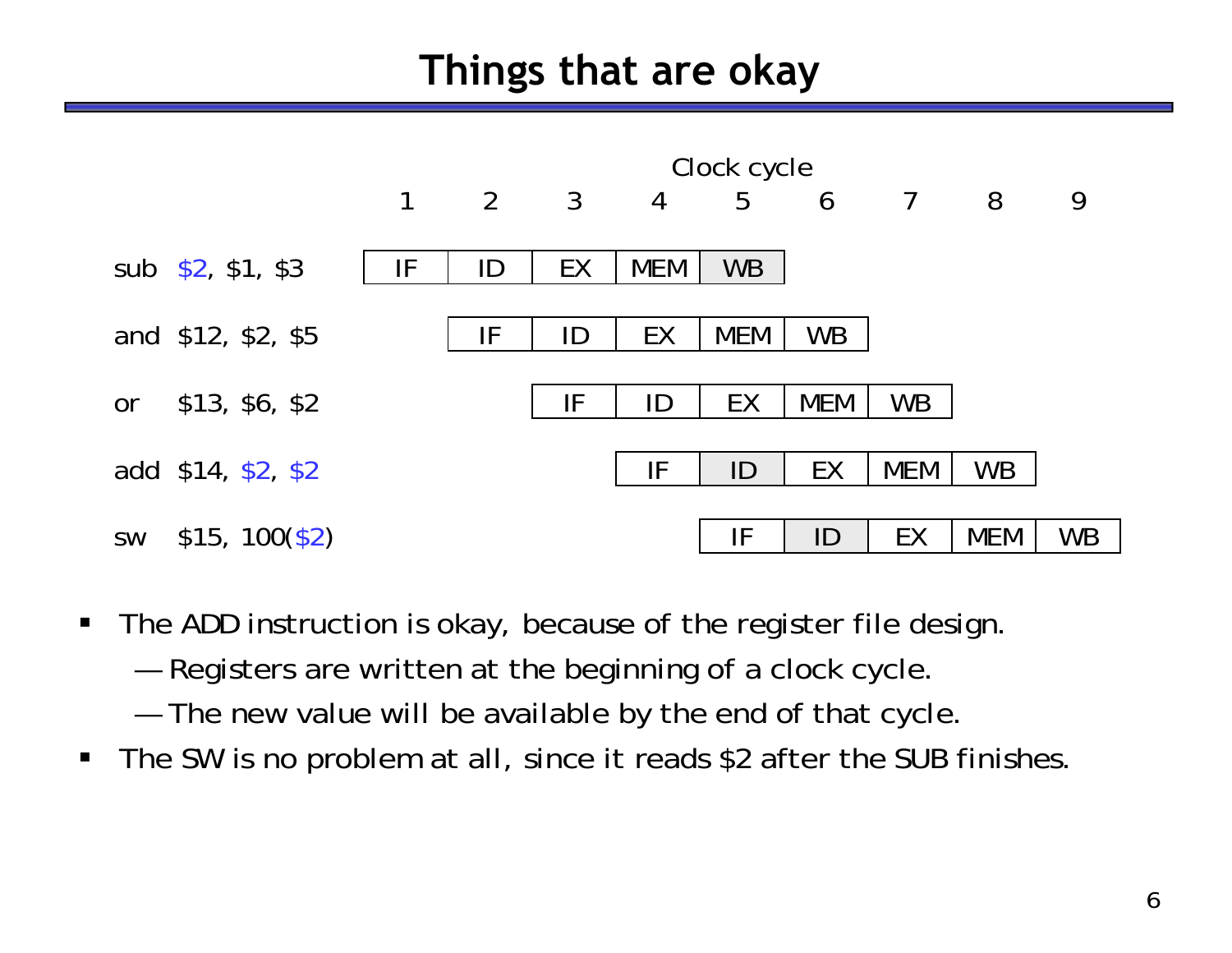#### **Dependency arrows**



- $\blacksquare$  Arrows indicate the flow of data between instructions.
	- and the control of the control of The tails of the arrows show when register \$2 is written.
	- The heads of the arrows show when \$2 is read.
- П Any arrow that points backwards in time represents a data hazard in our basic pipelined datapath. Here, hazards exist between instructions 1 & 2 and 1 & 3.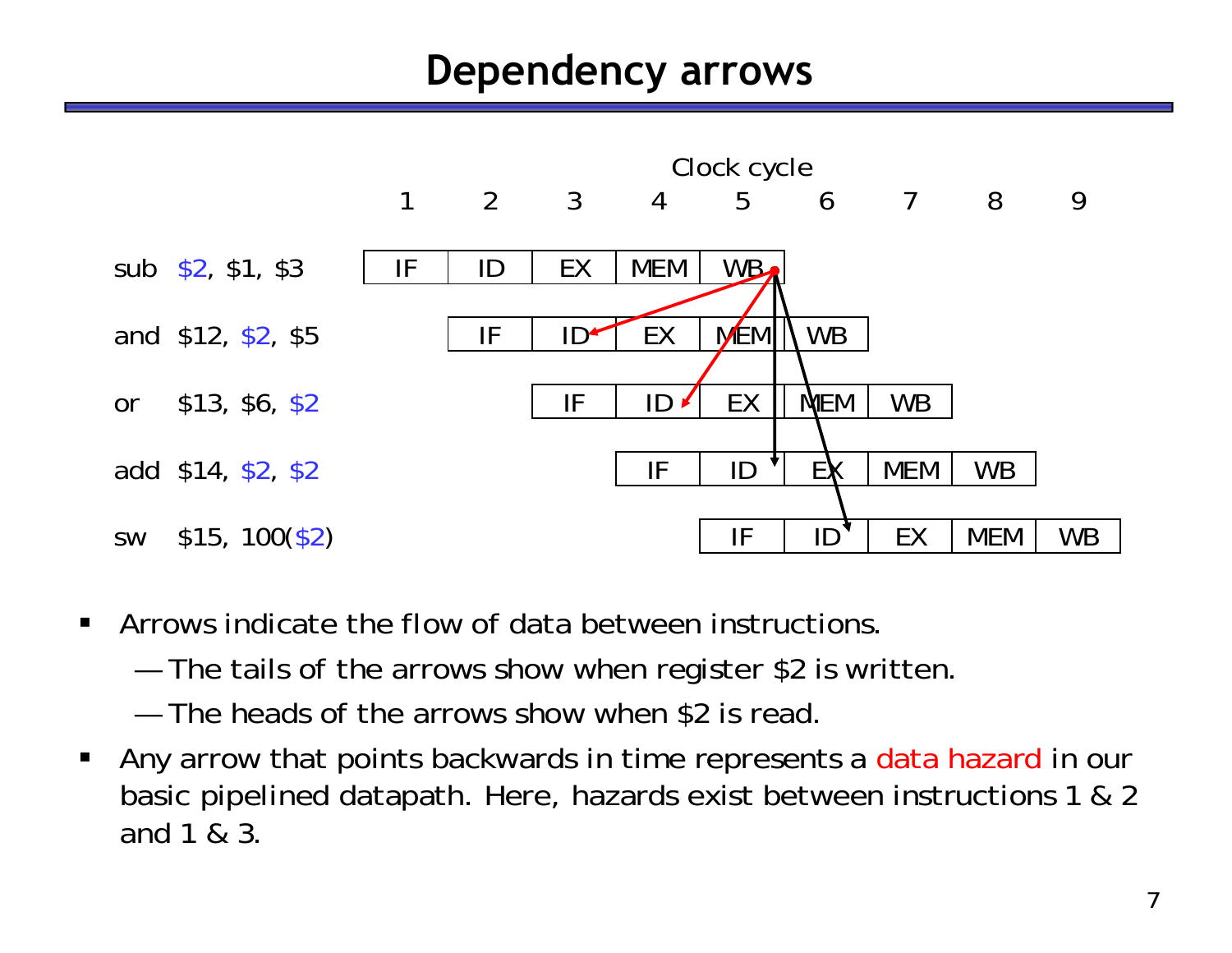## **A fancier pipeline diagram**

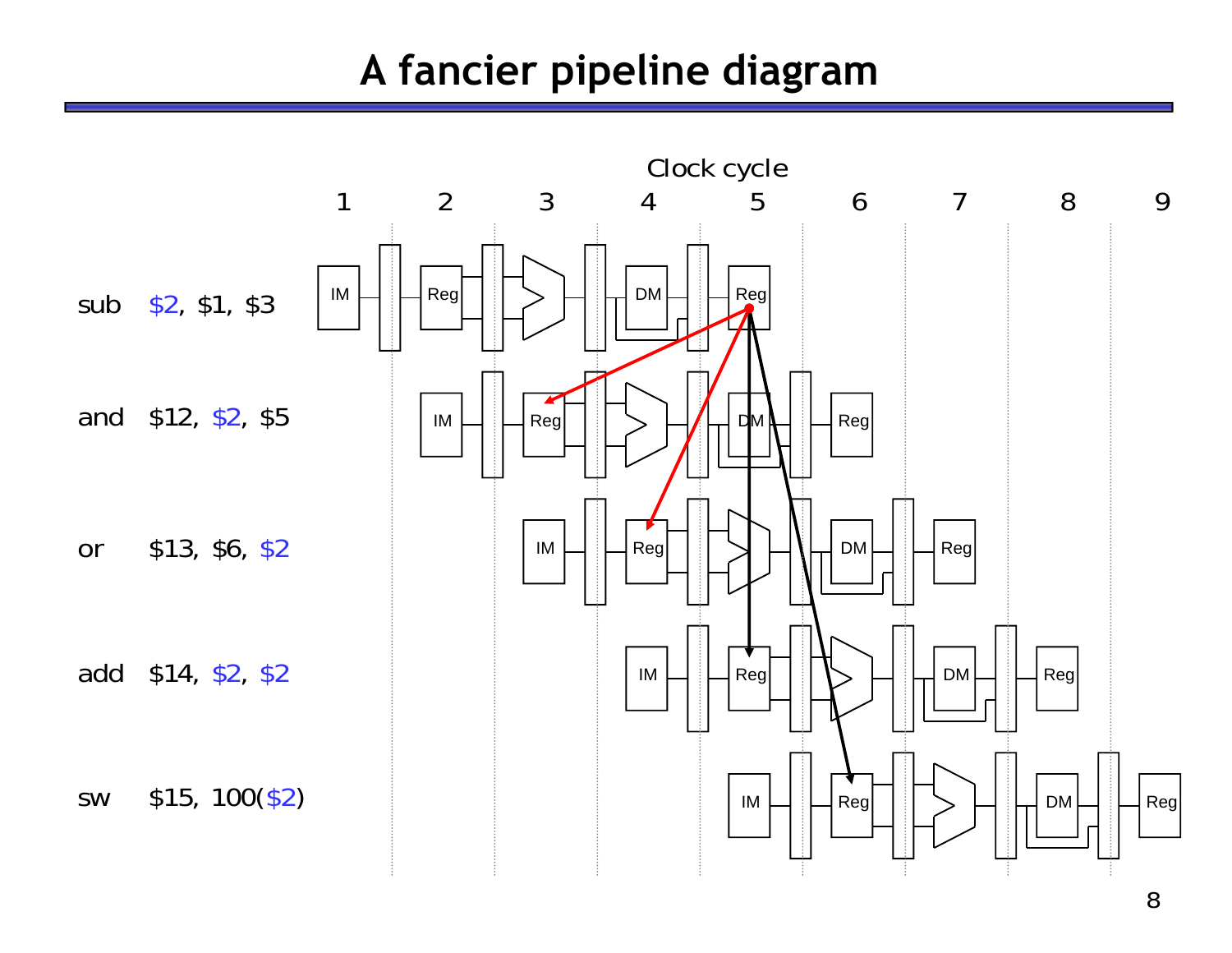### **A more detailed look at the pipeline**

- $\blacksquare$  We have to eliminate the hazards, so the AND and OR instructions in our example will use the correct value for register \$2.
- $\blacksquare$ When is the data is actually produced and consumed?
- $\blacksquare$ What can we do?

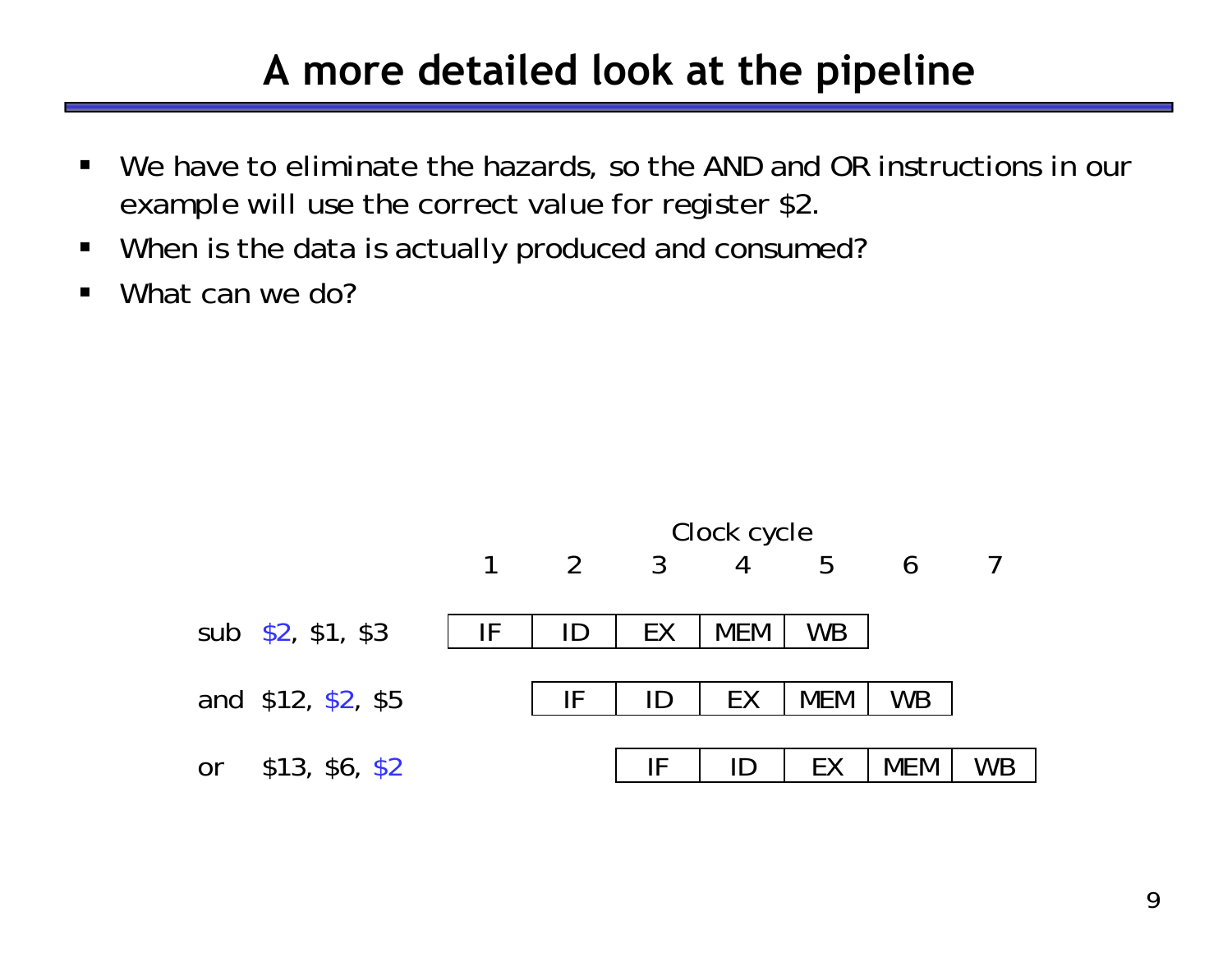# **A more detailed look at the pipeline**

- ш We have to eliminate the hazards, so the AND and OR instructions in our example will use the correct value for register \$2.
- $\blacksquare$  Let's look at when the data is actually produced and consumed.
	- and the control of the control of The SUB instruction produces its result in its EX stage, during cycle 3 in the diagram below.
	- and the control of the control of The AND and OR need the new value of \$2 in their EX stages, during clock cycles 4-5 here.

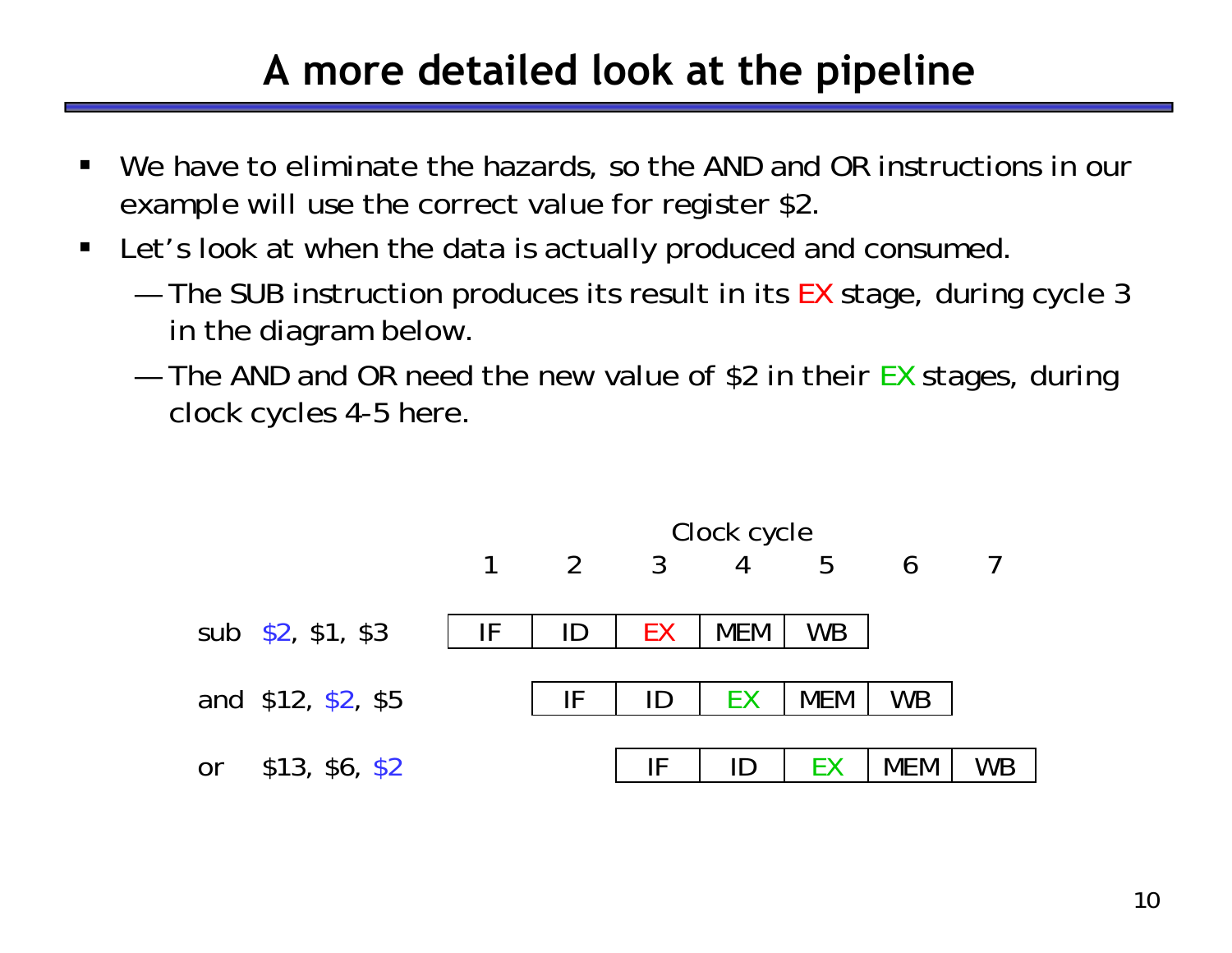# **Bypassing the register file**

- ш The actual result \$1 -\$3 is computed in clock cycle 3, *before* it's needed in cycles 4 and 5.
- $\blacksquare$ If we could somehow bypass the writeback and register read stages when needed, then we can eliminate these data hazards.
	- and the control of the control of Today we'll focus on hazards involving arithmetic instructions.
	- Next time, we'll examine the lw instruction.
- Essentially, we need to pass the ALU output from SUB directly to the AND and OR instructions, without going through the register file.

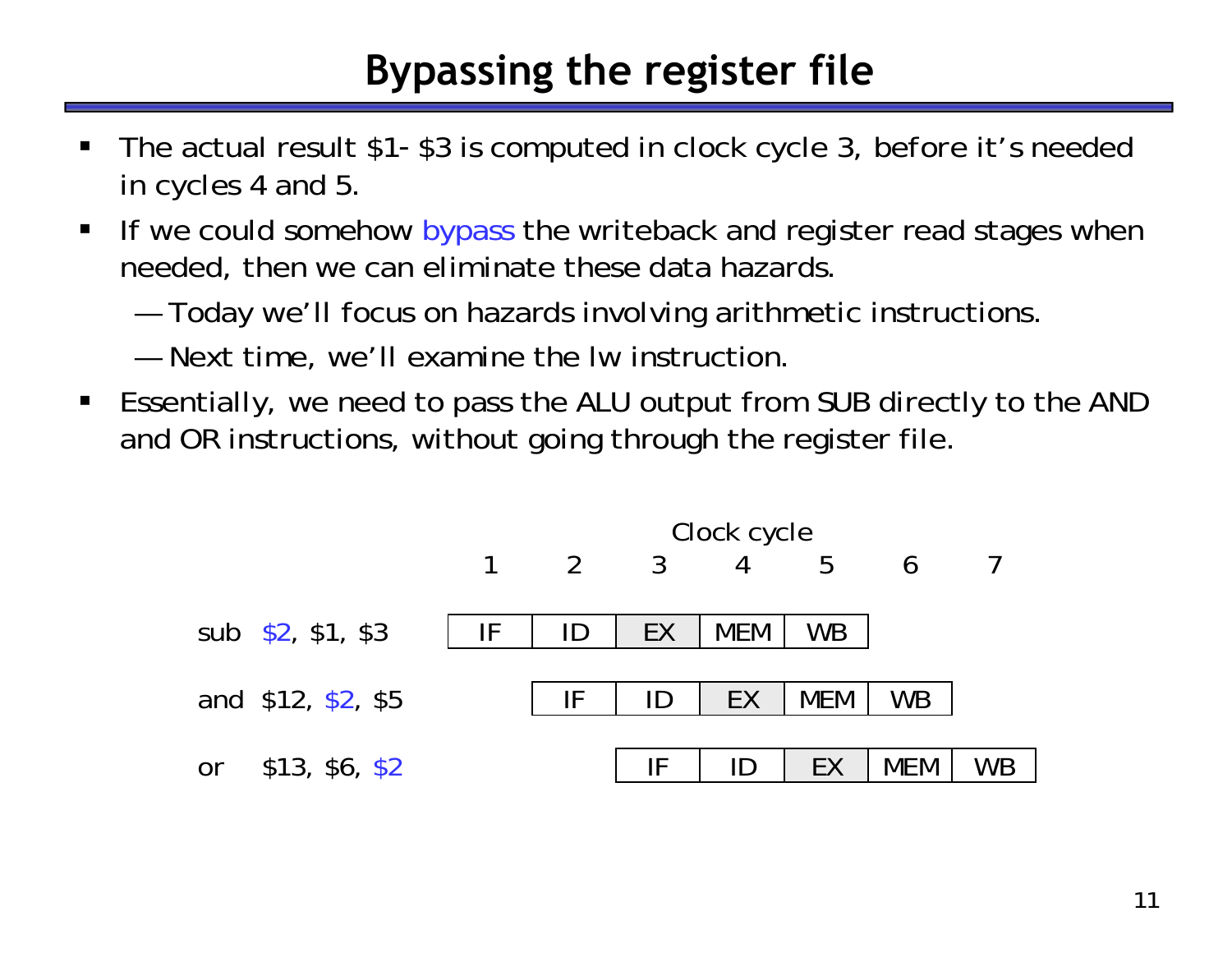# **Where to find the ALU result**

- ш The ALU result generated in the EX stage is normally passed through the pipeline registers to the MEM and WB stages, before it is finally written to the register file.
- $\blacksquare$ This is an abridged diagram of our pipelined datapath.

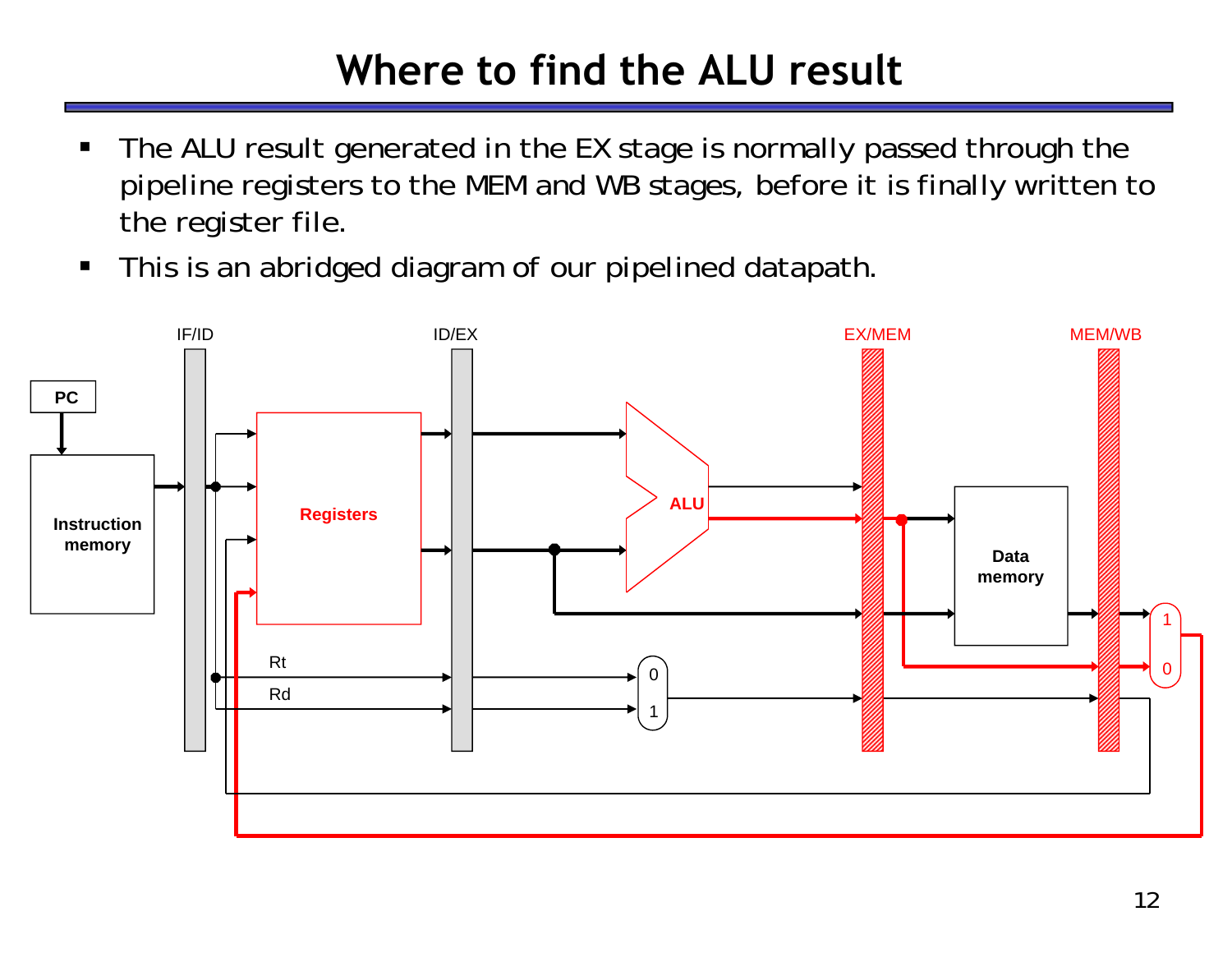# **Forwarding**

- ш Since the pipeline registers already contain the ALU result, we could just forward that value to subsequent instructions, to prevent data hazards.
	- and the control of the control of In clock cycle 4, the AND instruction can get the value \$1 - \$3 from the EX/MEM pipeline register used by sub.
	- and the control of the control of Then in cycle 5, the OR can get that same result from the MEM/WB pipeline register being used by SUB.

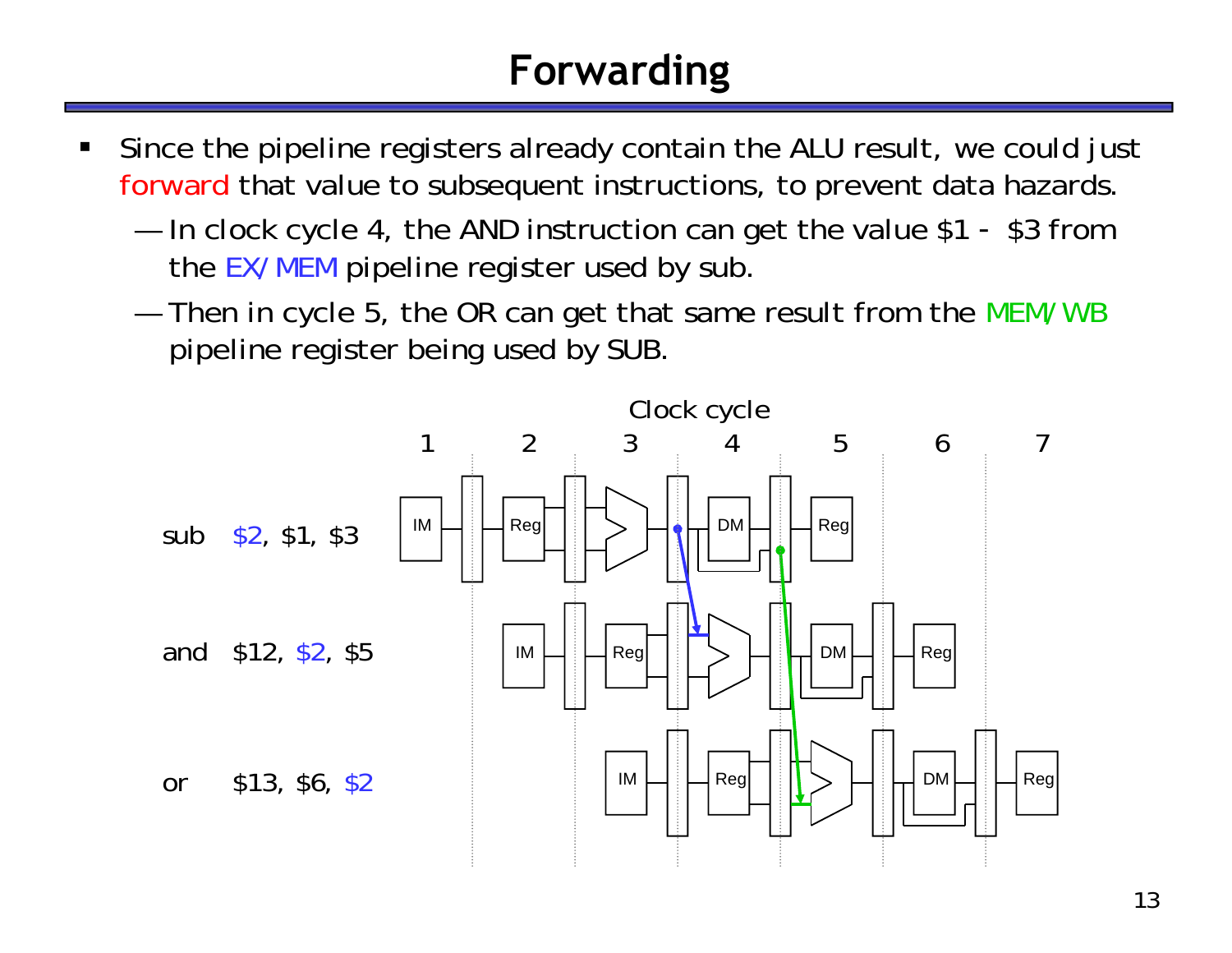# **Outline of forwarding hardware**

- ш A forwarding unit selects the correct ALU inputs for the EX stage.
	- and the control of the control of If there is no hazard, the ALU's operands will come from the register file, just like before.
	- and the control of the control of If there is a hazard, the operands will come from either the EX/MEM or MEM/WB pipeline registers instead.
- $\blacksquare$  The ALU sources will be selected by two new multiplexers, with control signals named ForwardA and ForwardB.

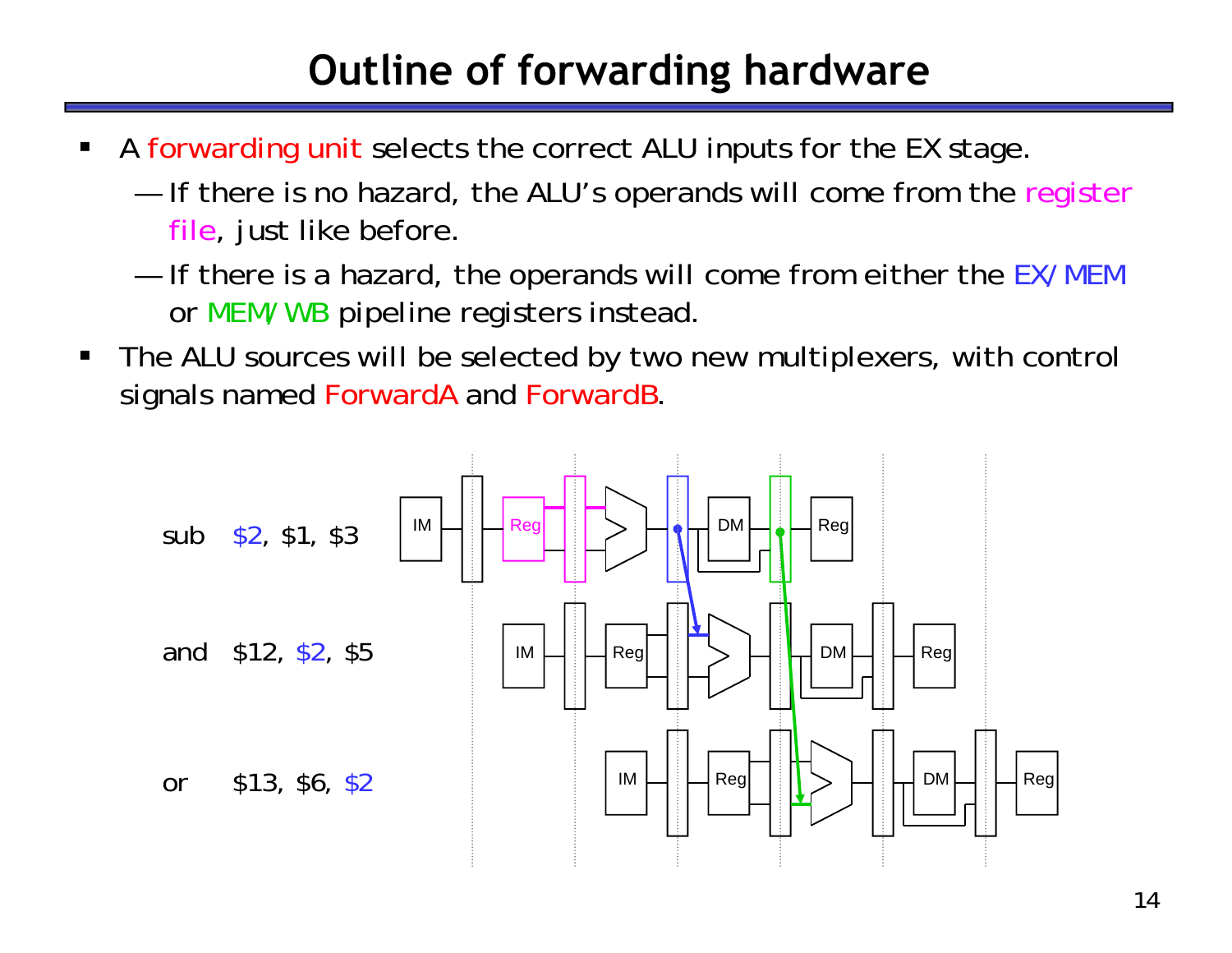## **Simplified datapath with forwarding muxes**

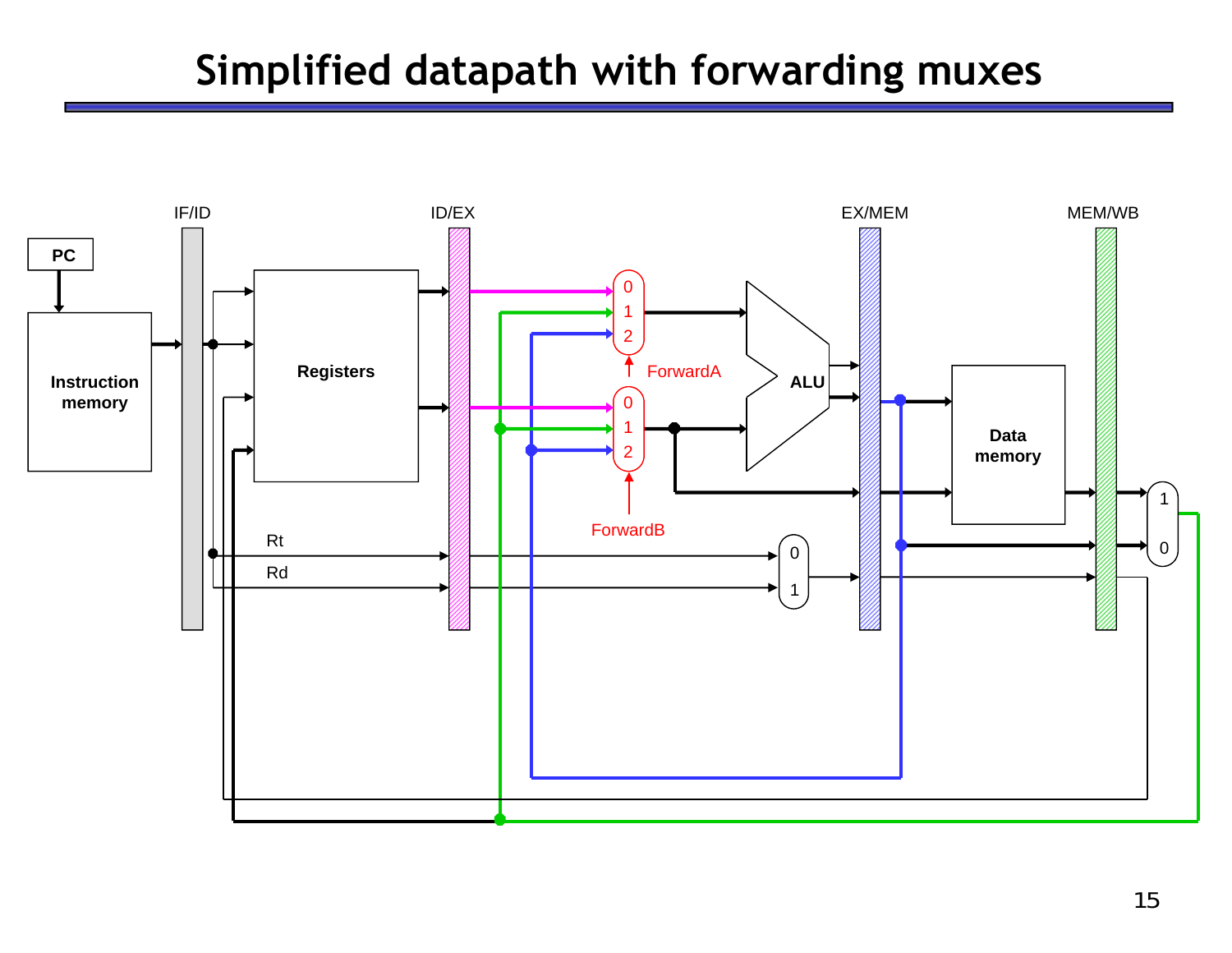## **Detecting EX/MEM data hazards**

 $\blacksquare$ So how can the hardware determine if a hazard exists?

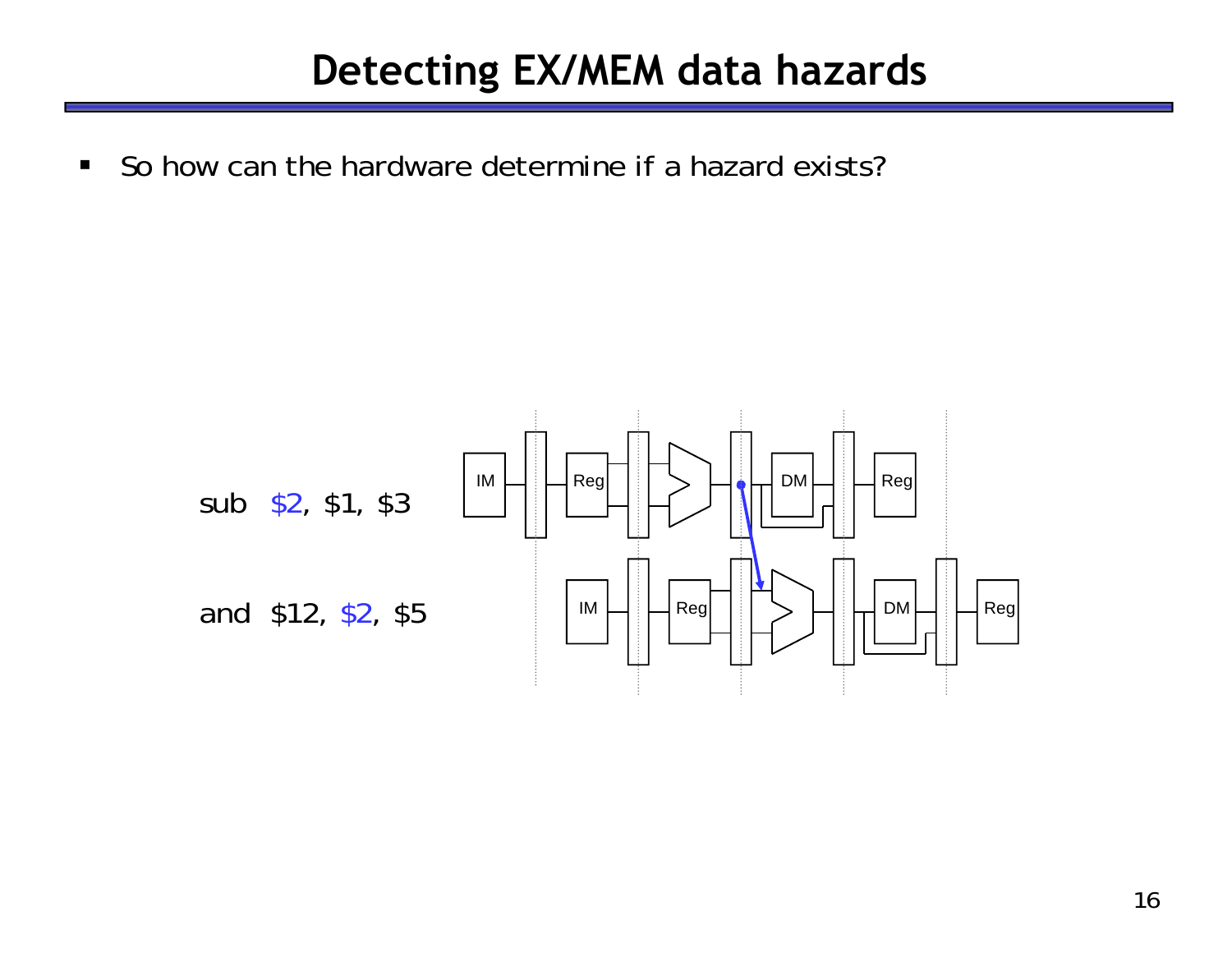# **Detecting EX/MEM data hazards**

- ш So how can the hardware determine if a hazard exists?
- $\blacksquare$ **An EX/MEM hazard occurs between the instruction currently in its EX** stage and the previous instruction if:
	- 1. The previous instruction will write to the register file, *and*
	- 2. The destination is one of the ALU source registers in the EX stage.
- $\blacksquare$ There is an EX/MEM hazard between the two instructions below.



 $\blacksquare$  Data in a pipeline register can be referenced using a class-like syntax. For example, ID/EX. RegisterRt refers to the rt field stored in the ID/EX pipeline.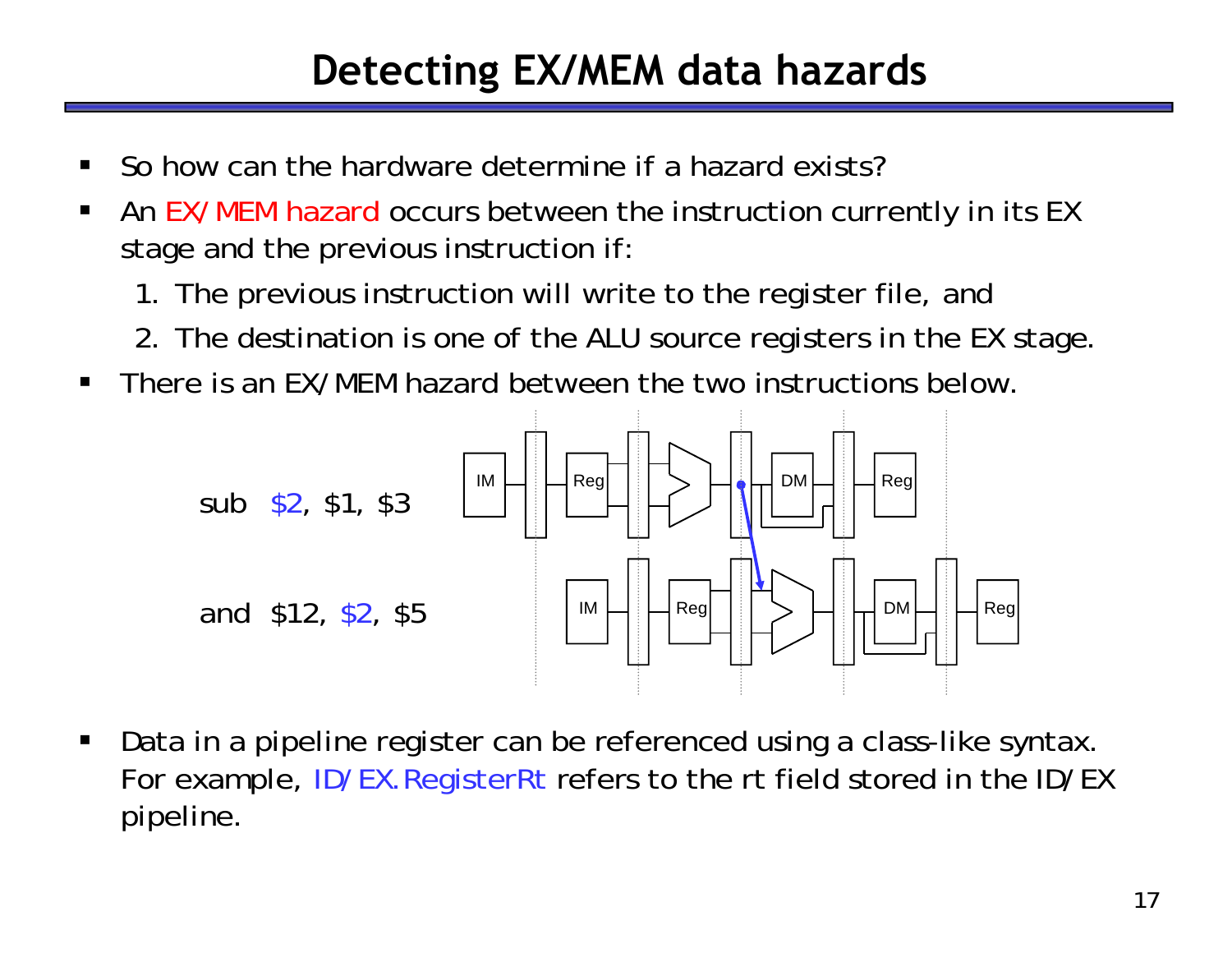#### **EX/MEM data hazard equations**

 $\blacksquare$ The first ALU source comes from the pipeline register when necessary.

```
if (EX/MEM.RegWrite = 1
  and EX/MEM.RegisterRd = ID/EX.RegisterRs)
then ForwardA = 2
```
 $\blacksquare$ The second ALU source is similar.

> if (EX/MEM.RegWrite = 1 and EX/MEM.RegisterRd = ID/EX.RegisterRt ) then Forward $B = 2$

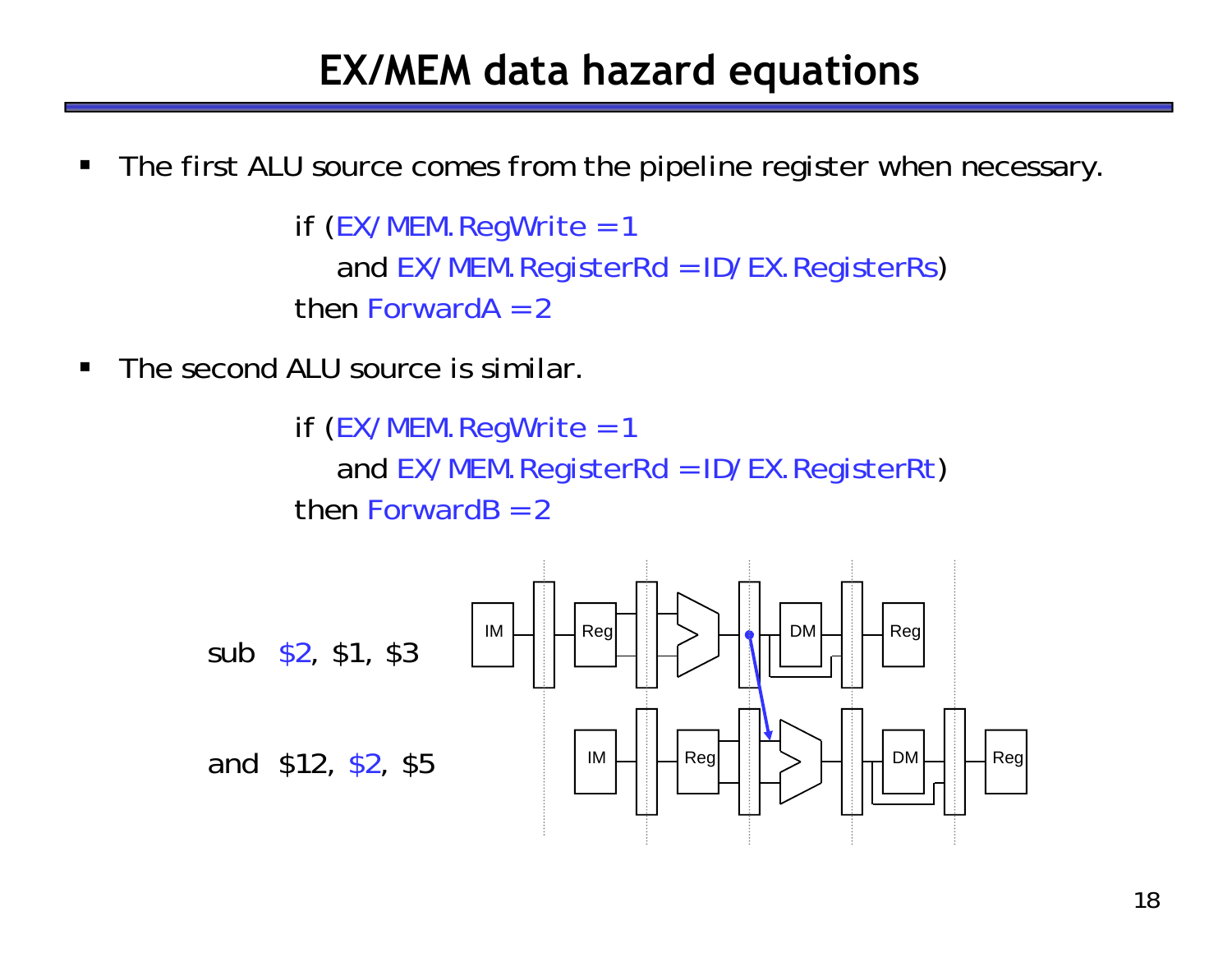### **Detecting MEM/WB data hazards**

- $\blacksquare$ **A MEM/WB hazard may occur between an instruction in the EX stage and** the instruction from *two* cycles ago.
- $\blacksquare$ One new problem is if a register is updated twice in a row.

| add | \$1  | \$2, | \$3 |
|-----|------|------|-----|
| add | \$1. | \$1, | \$4 |
| sub | \$5, | \$5, | \$1 |

 $\blacksquare$  Register \$1 is written by *both* of the previous instructions, but only the most recent result (from the second ADD) should be forwarded.

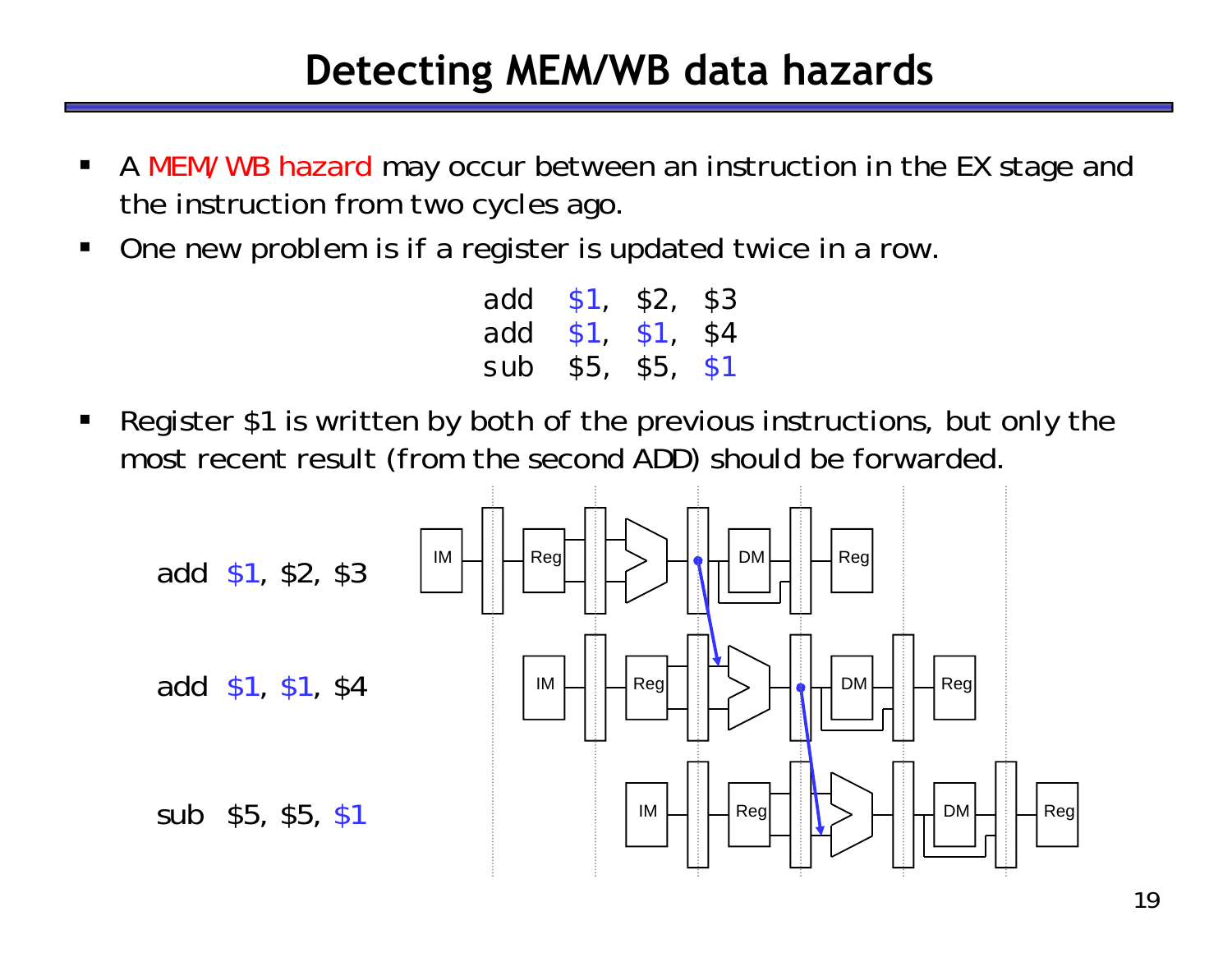## **MEM/WB hazard equations**

ш Here is an equation for detecting and handling MEM/WB hazards for the first ALU source.

```
if (MEM/WB.RegWrite = 1
  and MEM/WB.RegisterRd = ID/EX.RegisterRs
  and (EX/MEM.RegisterRd 
≠ ID/EX.RegisterRs or EX/MEM.RegWrite = 0)
then ForwardA = 1
```
 $\blacksquare$ The second ALU operand is handled similarly.

```
if (MEM/WB.RegWrite = 1
  and MEM/WB.RegisterRd = ID/EX.RegisterRt
  and (EX/MEM.RegisterRd 
≠ ID/EX.RegisterRt or EX/MEM.RegWrite = 0)
then ForwardB = 1
```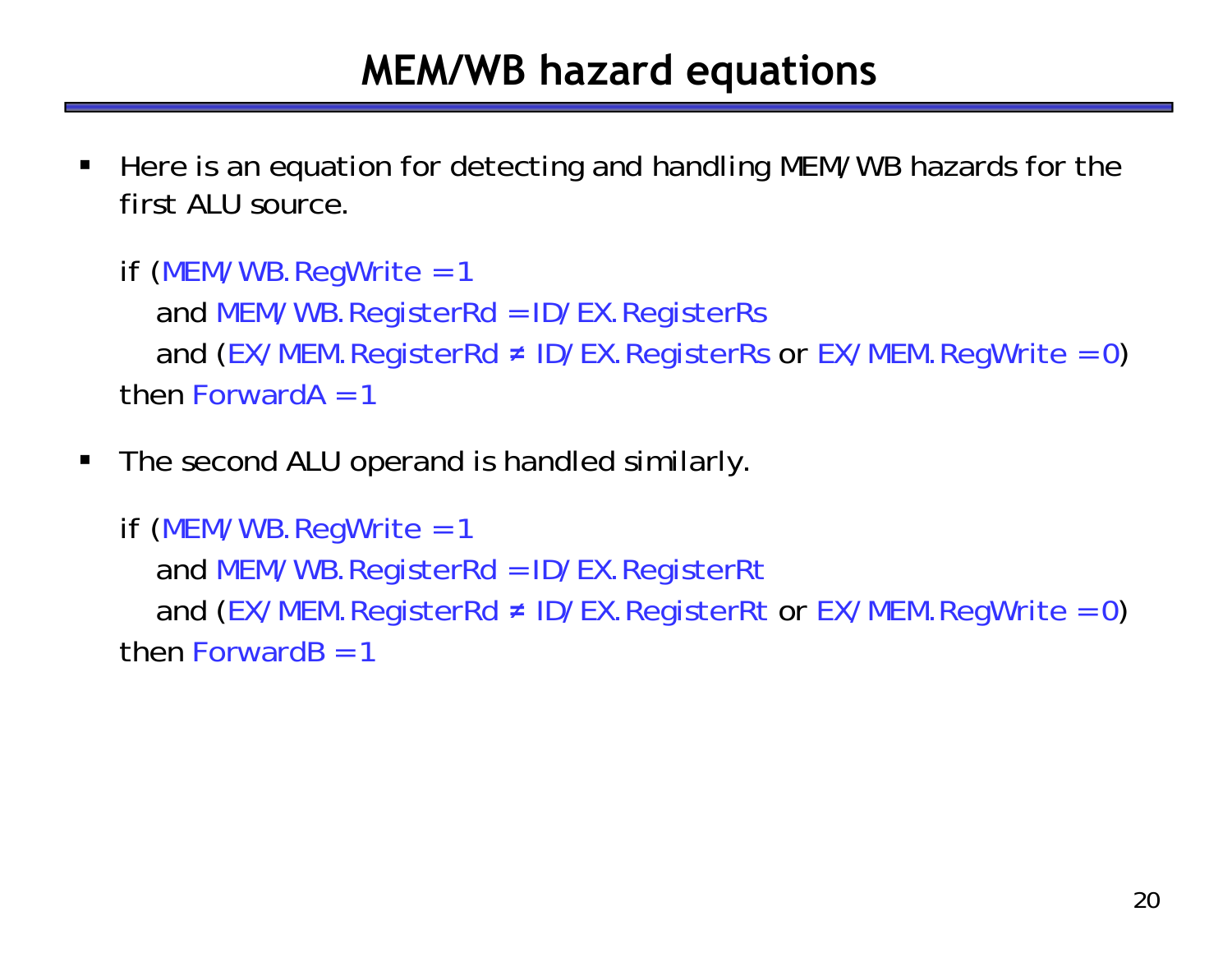## **Simplified datapath with forwarding**

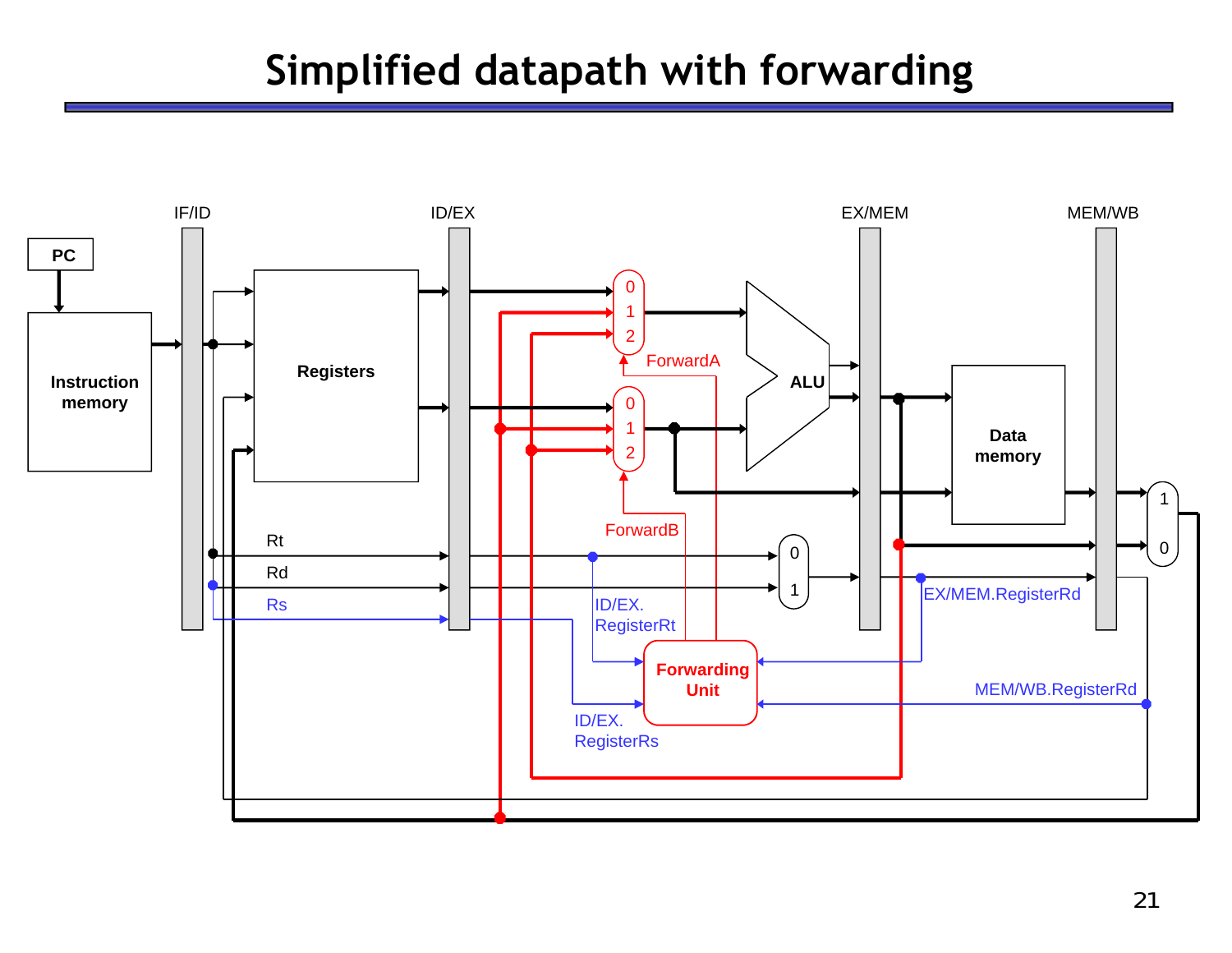# **The forwarding unit**

ш The forwarding unit has several control signals as inputs.

| <b>ID/EX.RegisterRs</b> | EX/MEM.RegisterRd | MEM/WB.RegisterRd |
|-------------------------|-------------------|-------------------|
| <b>ID/EX.RegisterRt</b> | EX/MEM.RegWrite   | MEM/WB.RegWrite   |

(The two RegWrite signals are not shown in the diagram, but they come from the control unit.)

- $\blacksquare$  The fowarding unit outputs are selectors for the ForwardA and ForwardB multiplexers attached to the ALU. These outputs are generated from the inputs using the equations on the previous pages.
- $\blacksquare$ Some new buses route data from pipeline registers to the new muxes.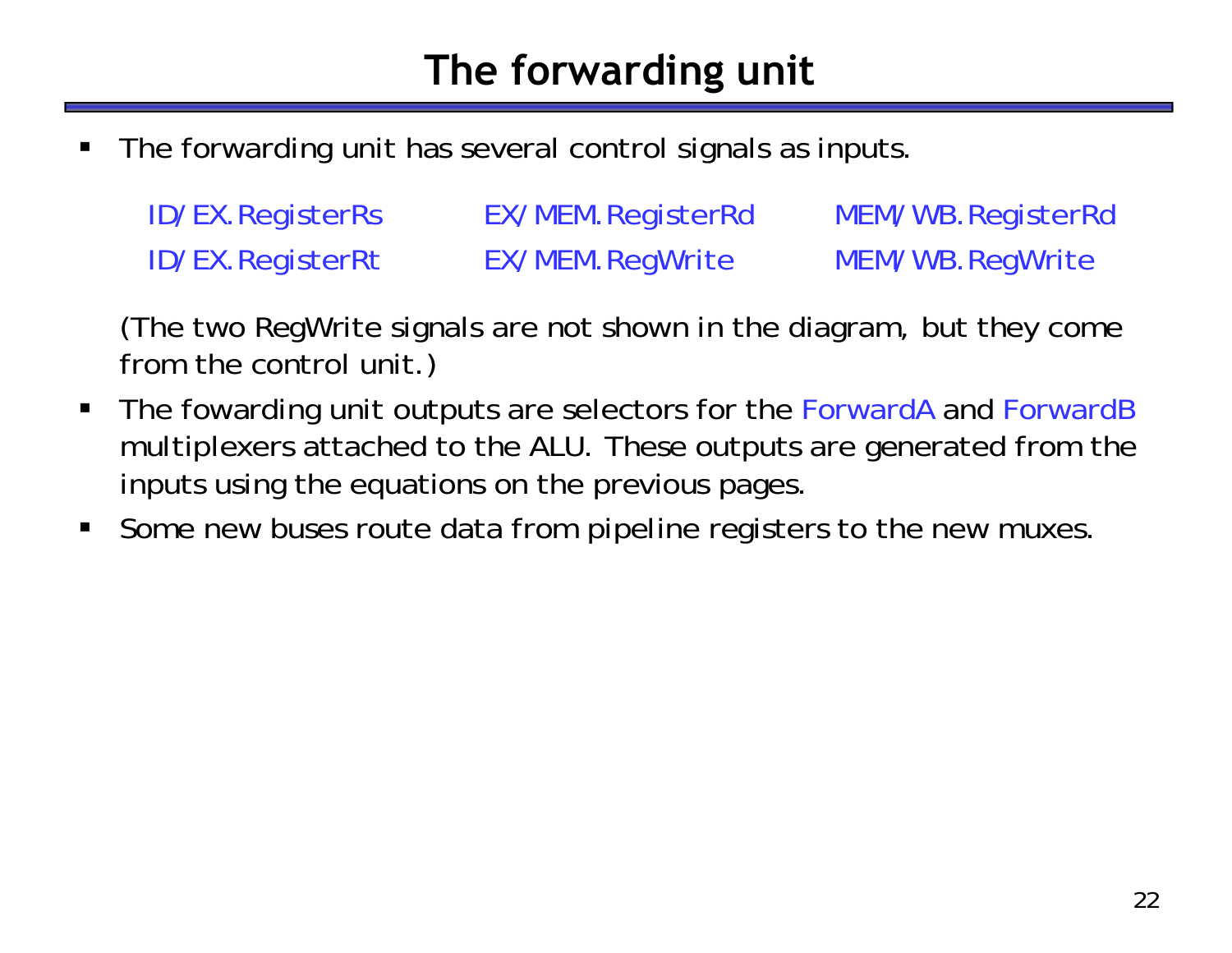# **Example**

| \$13, | \$6, \$2                        |
|-------|---------------------------------|
| \$14, | \$2, \$2                        |
| \$15, | $100($ \$2)                     |
|       | \$2, \$1, \$3<br>\$12, \$2, \$5 |

- $\blacksquare$  Assume again each register initially contains its number plus 100.
	- and the control of the control of After the first instruction, \$2 should contain -2 (101 - 103).
	- and the control of the control of The other instructions should all use -2 as one of their operands.
- $\blacksquare$ We'll try to keep the example short.
	- and the control of the control of Assume no forwarding is needed except for register \$2.
	- and the control of the control of We'll skip the first two cycles, since they're the same as before.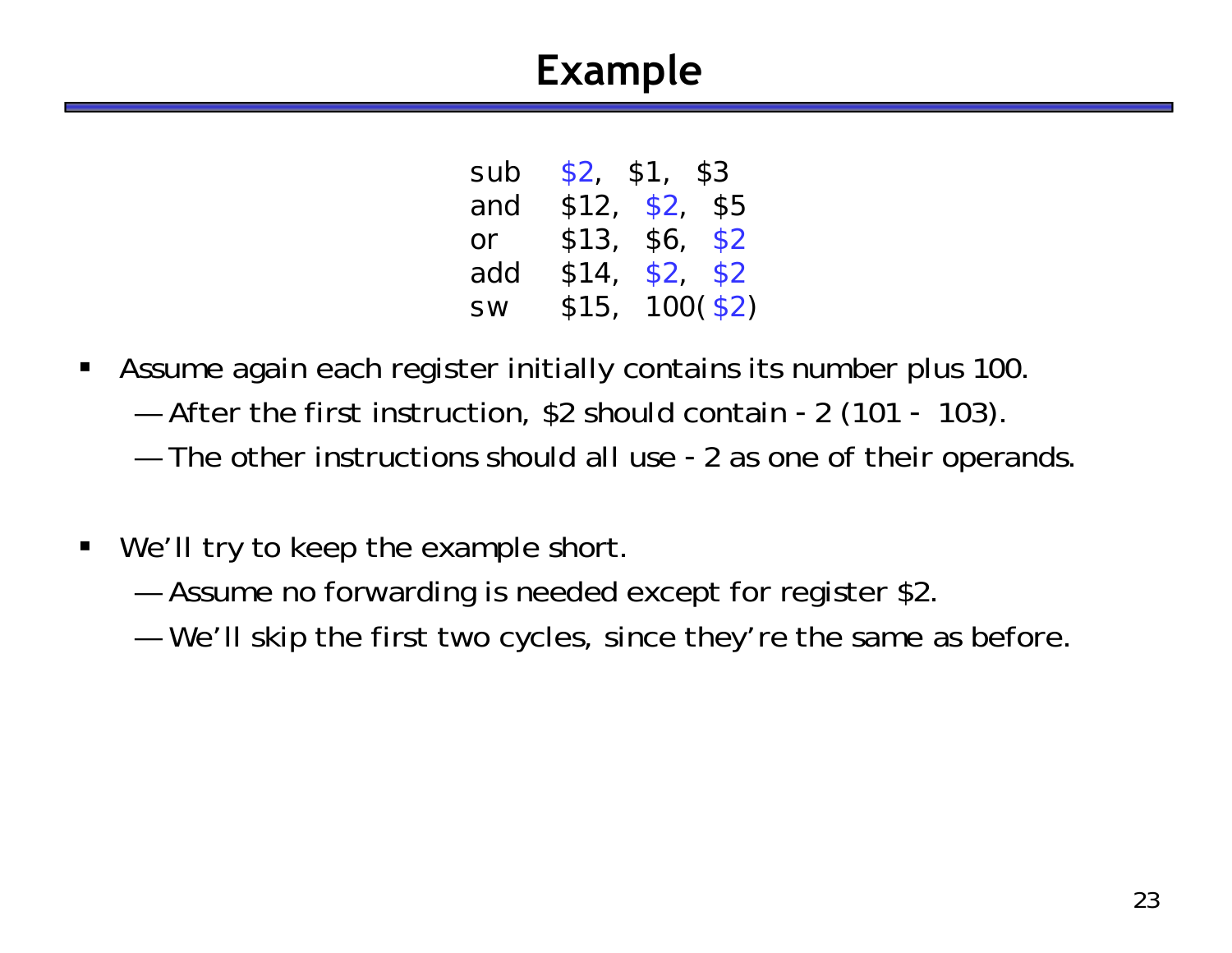# **Clock cycle 3**

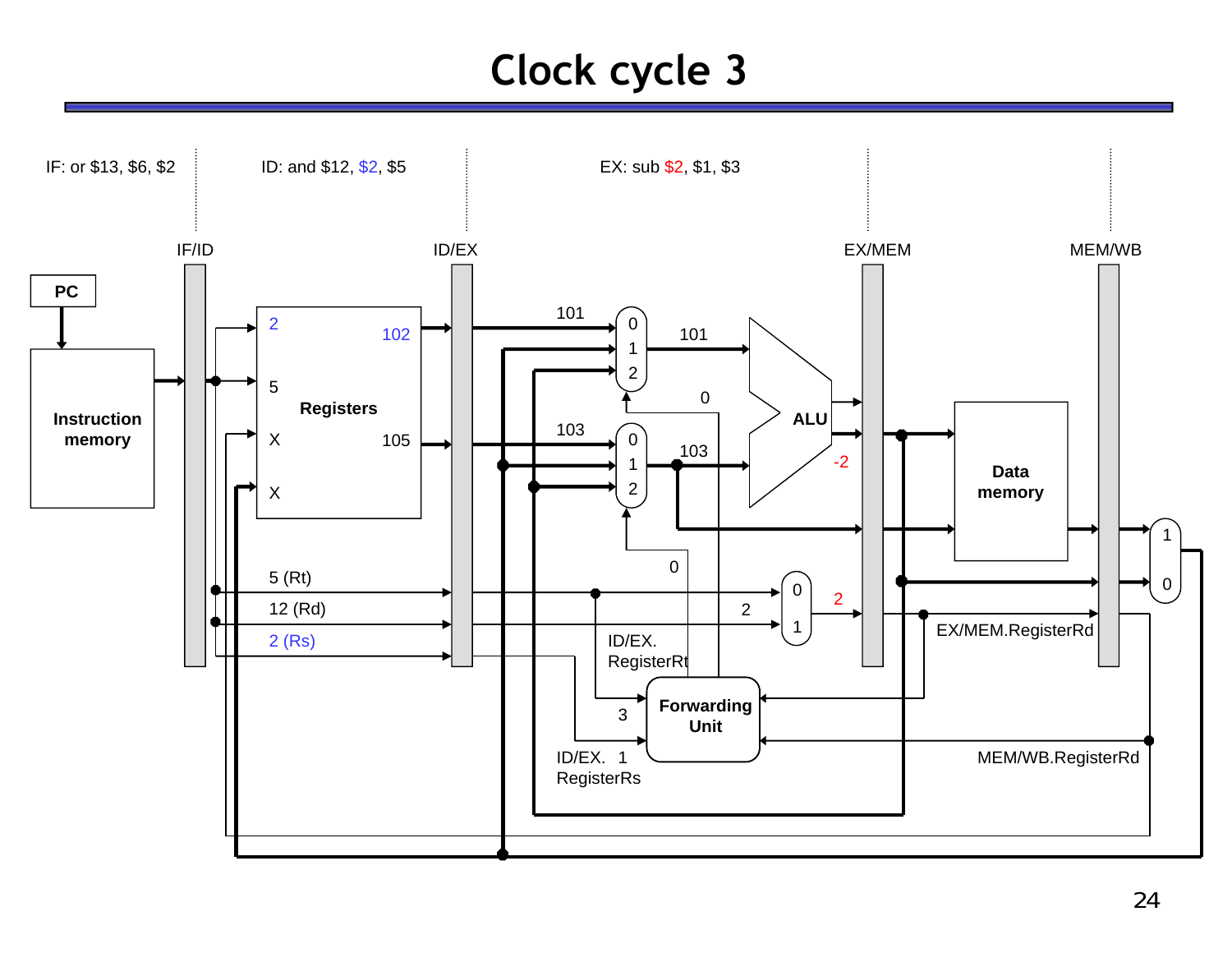# **Clock cycle 4: forwarding \$2 from EX/MEM**

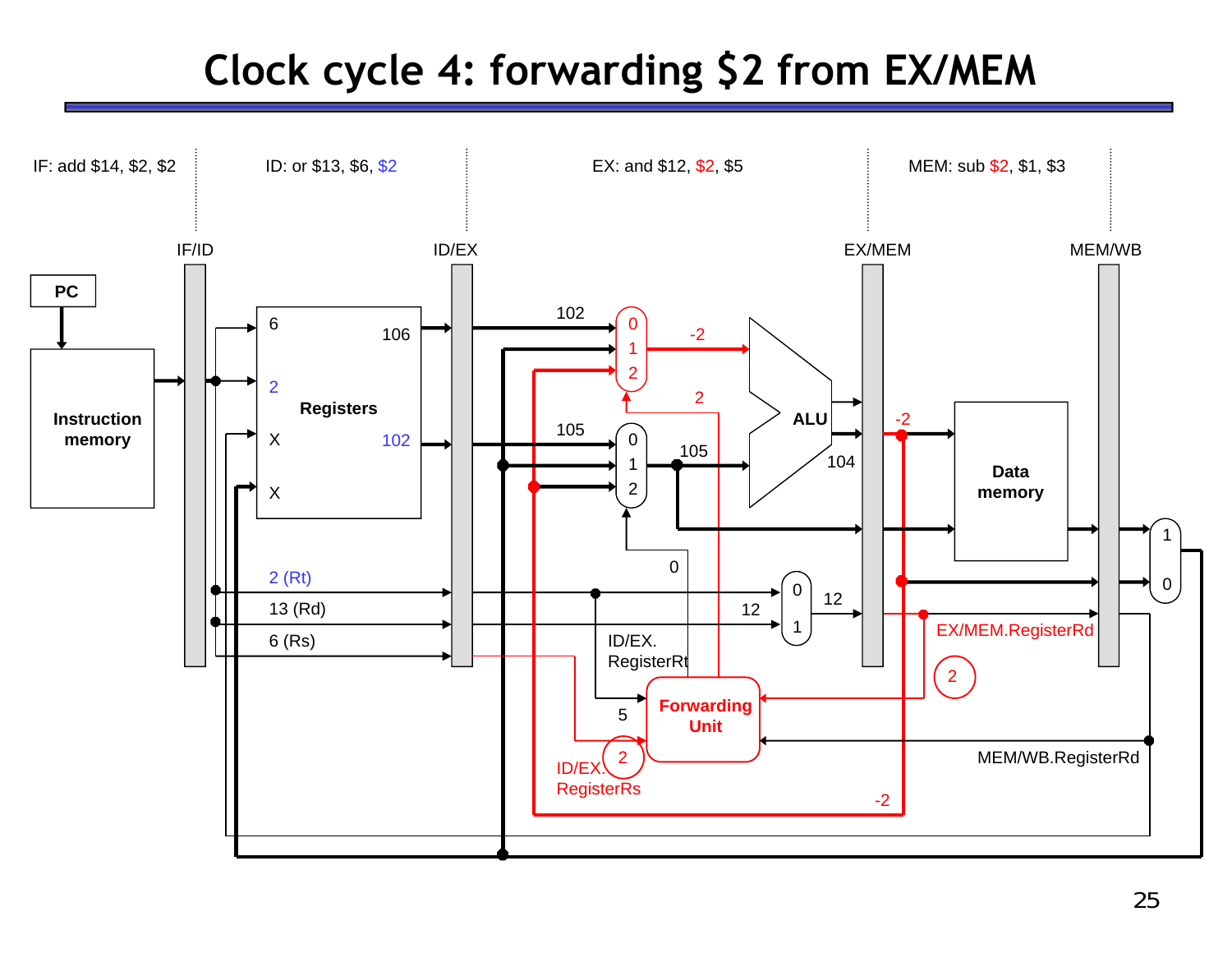# **Clock cycle 5: forwarding \$2 from MEM/WB**

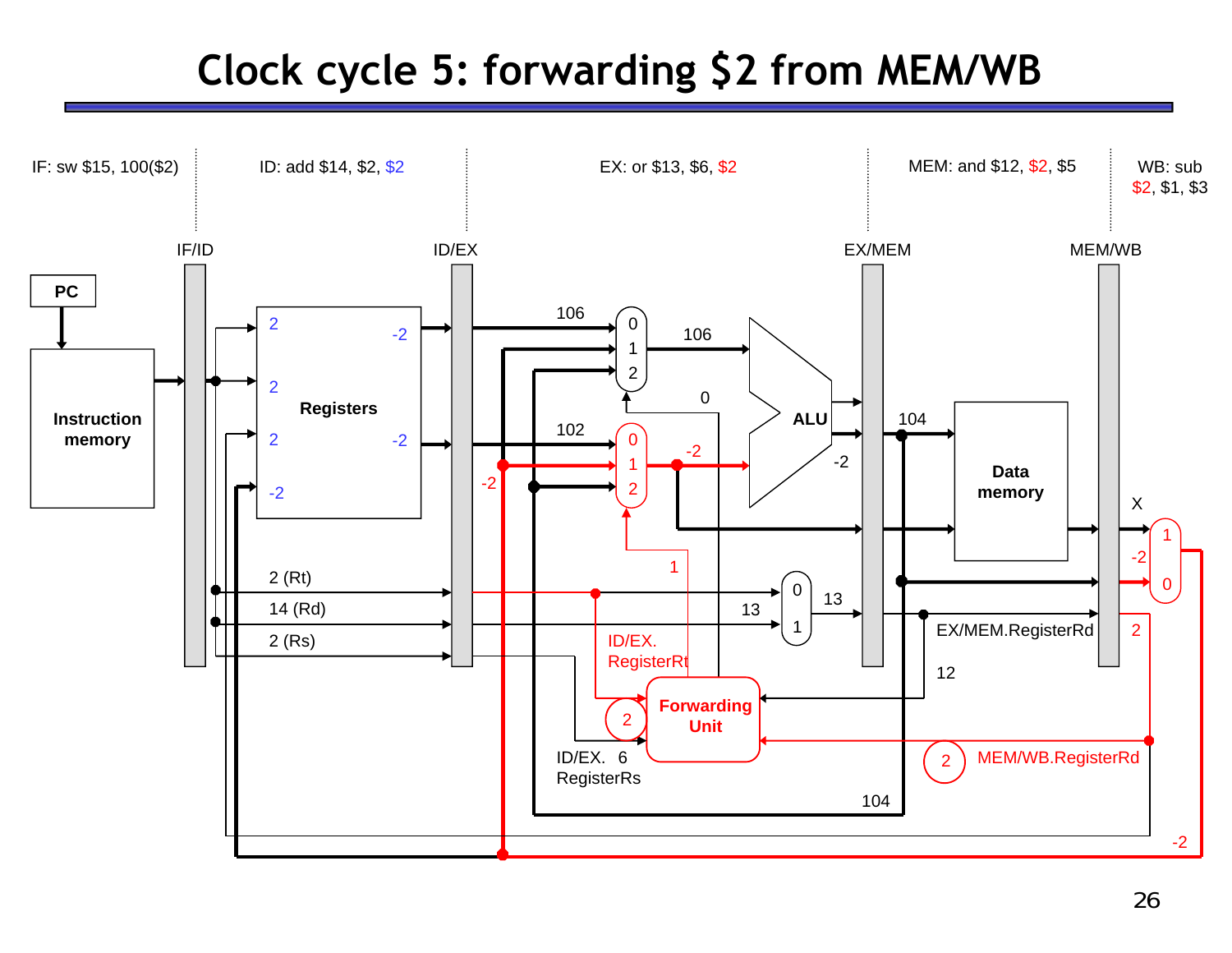# **Lots of data hazards**

- ш The first data hazard occurs during cycle 4.
	- and the control of the control of The forwarding unit notices that the ALU's first source register for the AND is also the destination of the SUB instruction.
	- and the control of the control of The correct value is forwarded from the EX/MEM register, overriding the incorrect old value still in the register file.
- $\blacksquare$  A second hazard occurs during clock cycle 5.
	- and the control of the control of The ALU's second source (for OR) is the SUB destination again.
	- and the control of the control of This time, the value has to be forwarded from the MEM/WB pipeline register instead.
- $\blacksquare$  There are no other hazards involving the SUB instruction.
	- and the control of the control of During cycle 5, SUB writes its result back into register \$2.
	- and the control of the control of The ADD instruction can read this new value from the register file in the same cycle.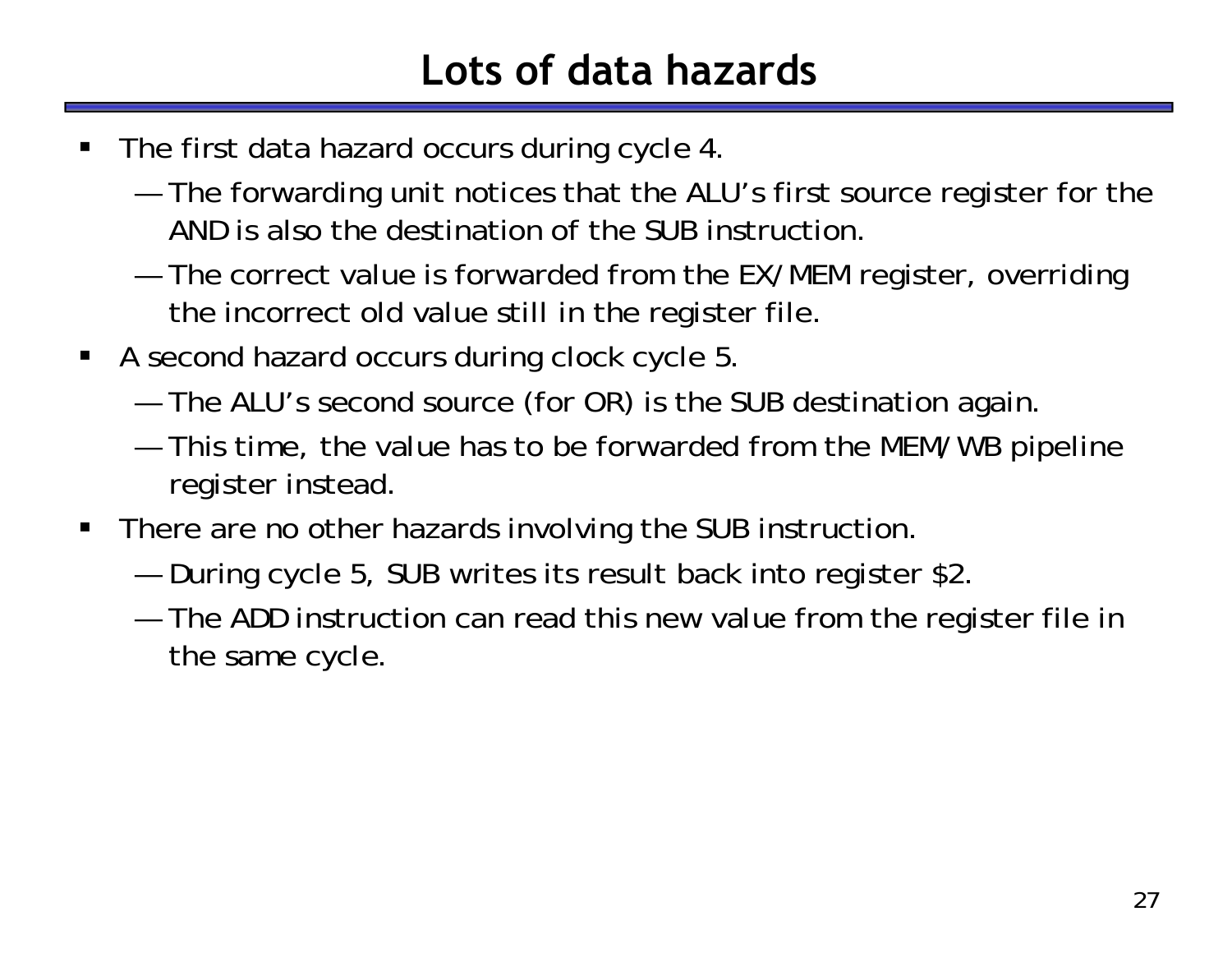# **Complete pipelined datapath...so far**

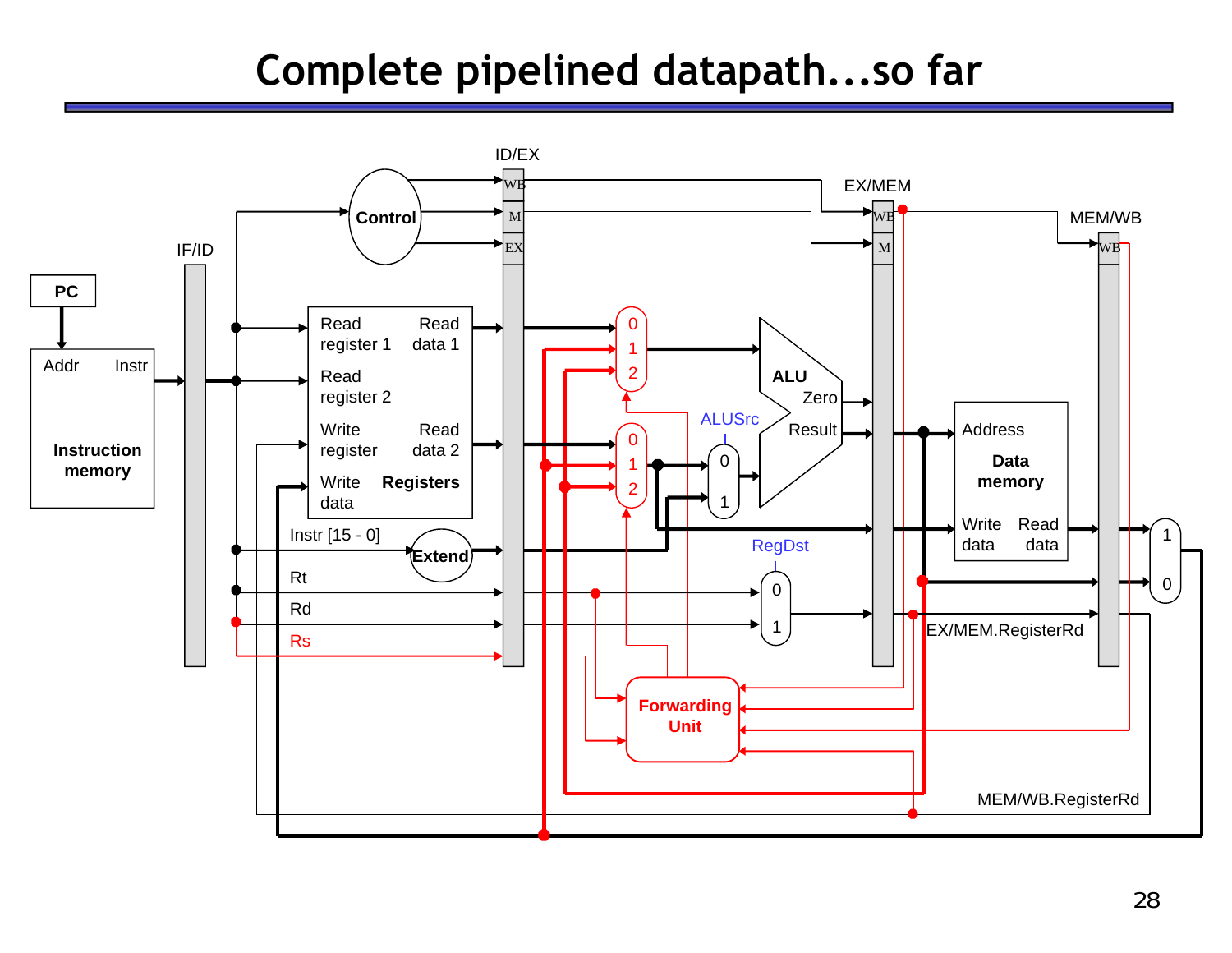#### **What about stores?**

 $\blacksquare$ Two "easy" cases:

sw



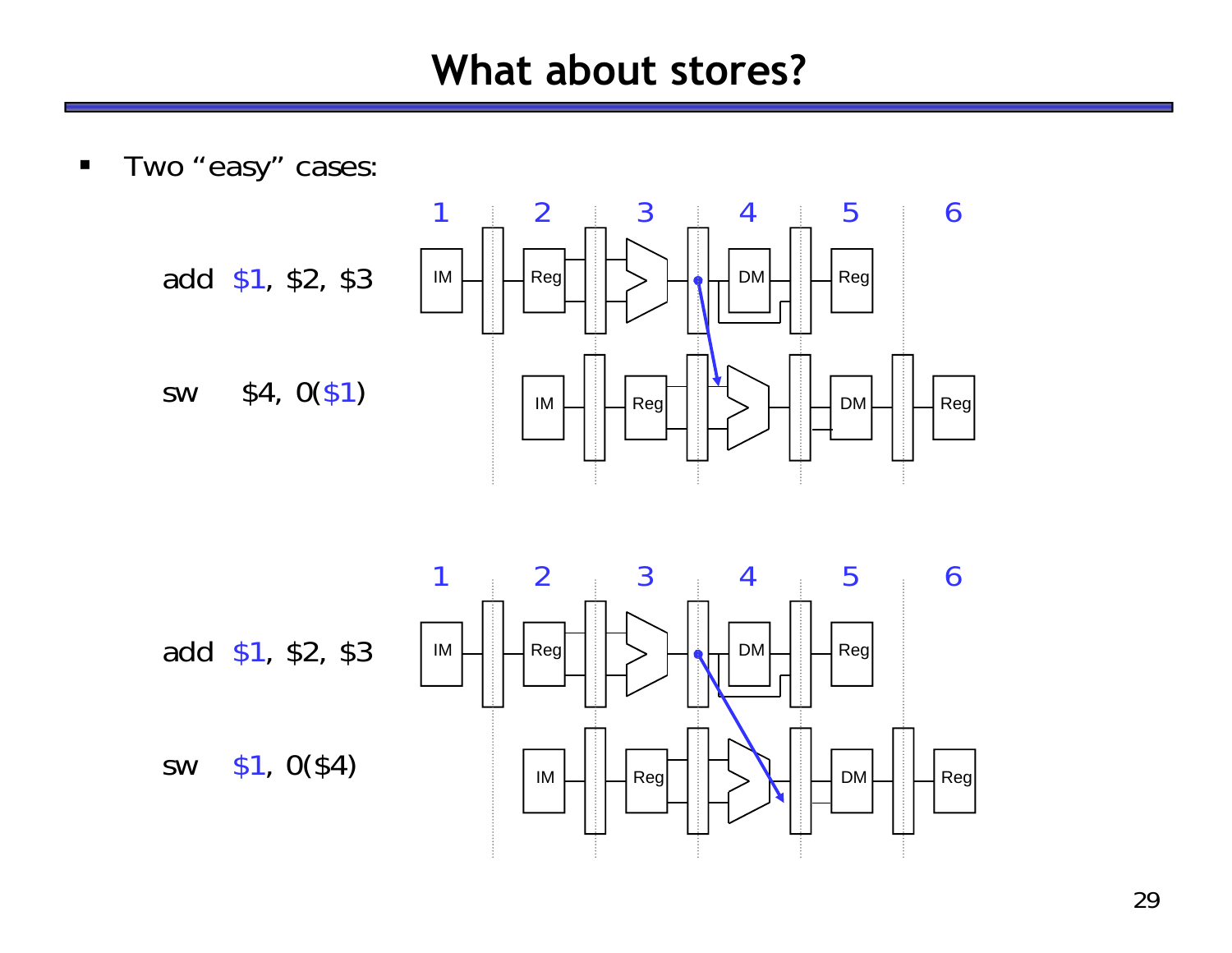## **Store Bypassing: Version 1**

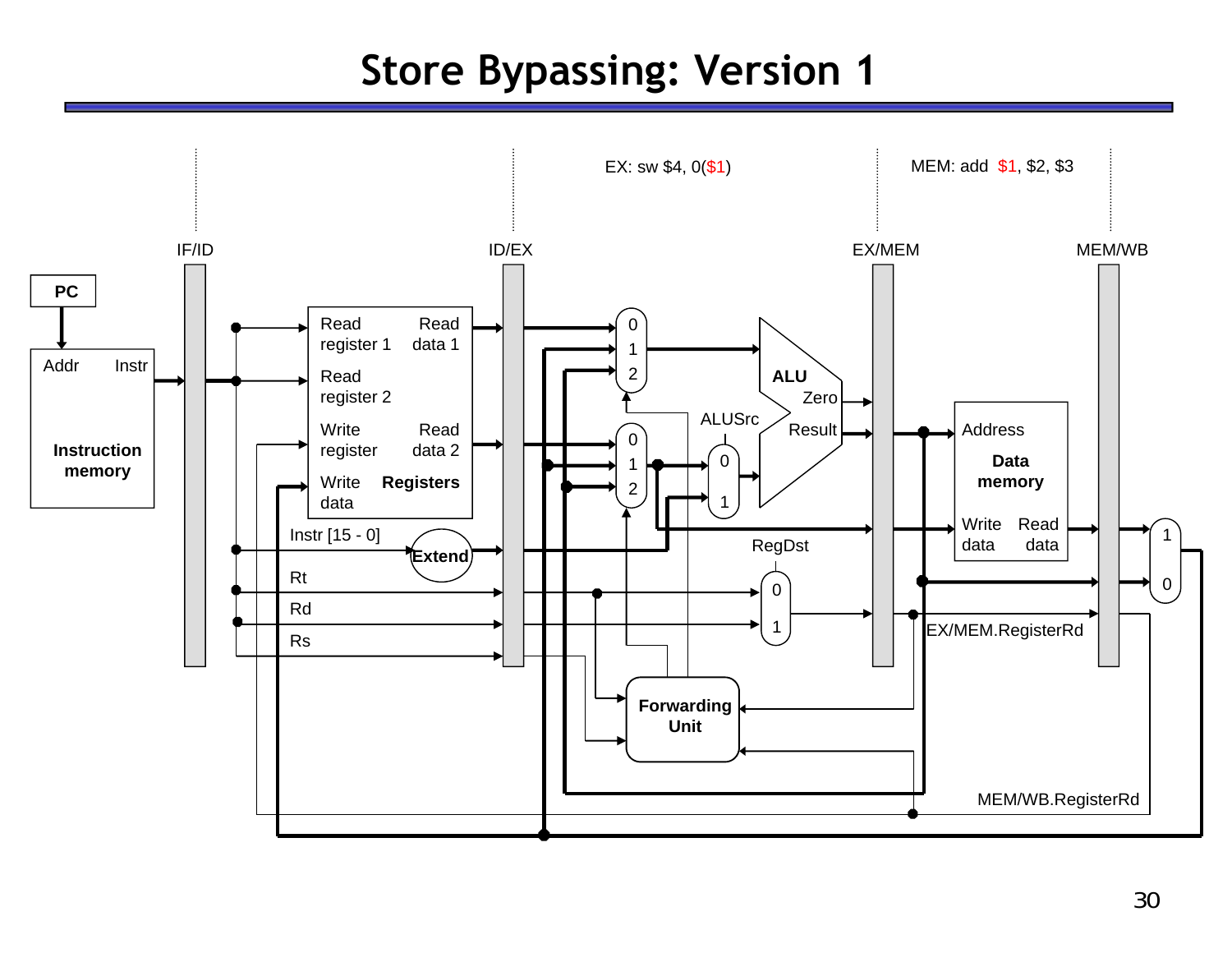# **Store Bypassing: Version 2**

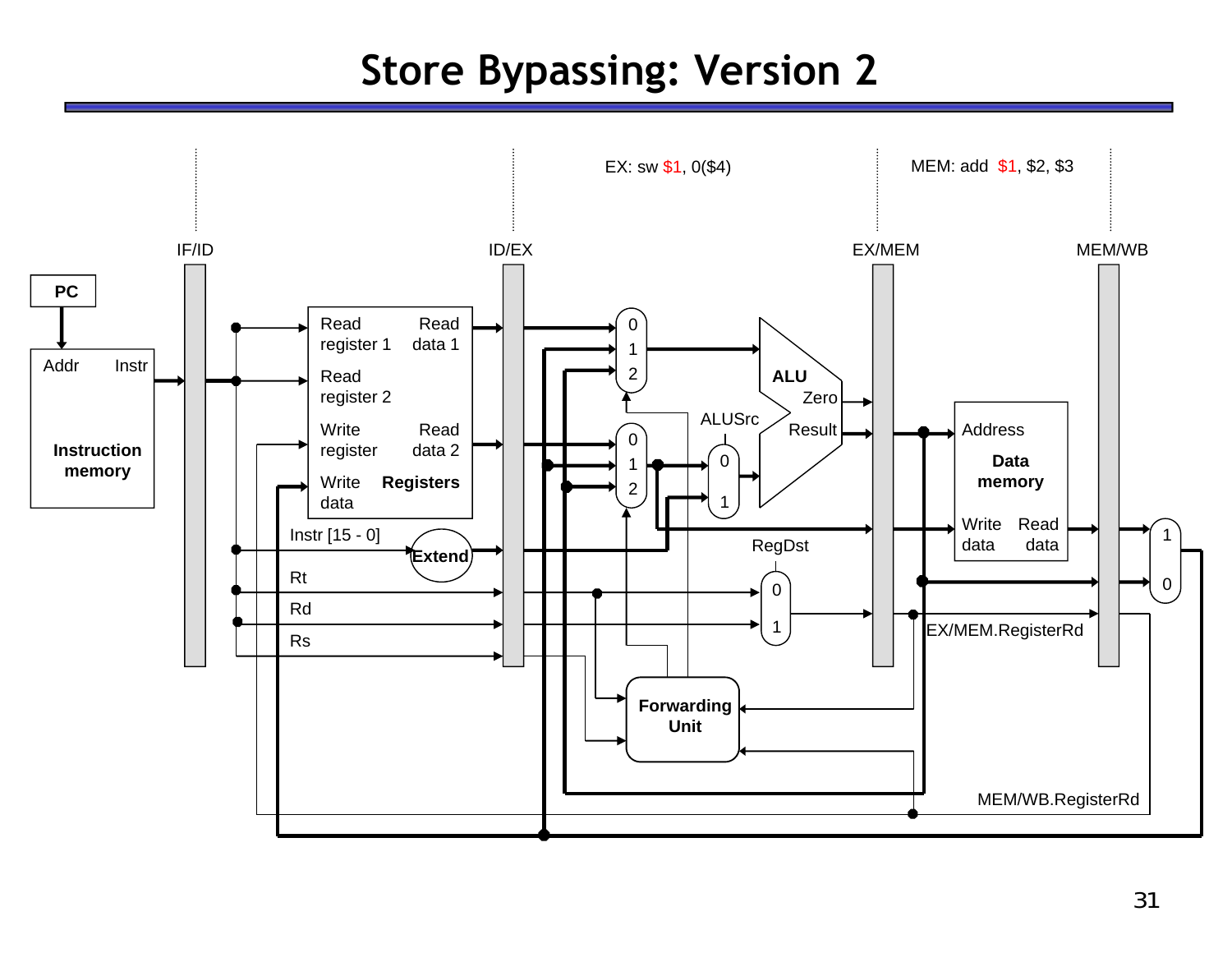$\blacksquare$ A harder case:



- $\blacksquare$  In what cycle is:
	- The load value available?
	- —The store value needed?
- $\blacksquare$ What do we have to add to the datapath?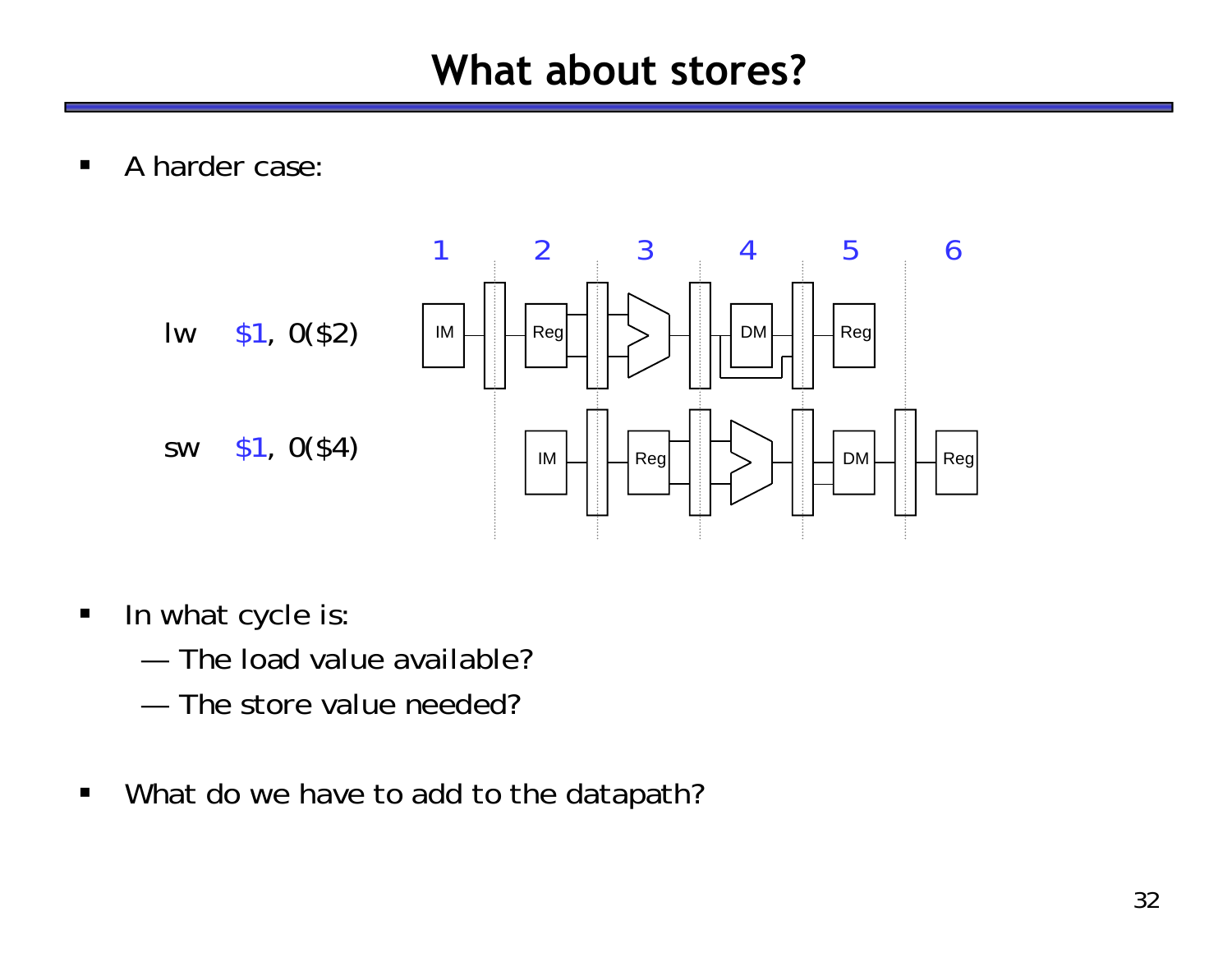## **Load/Store Bypassing: Extend the Datapath**

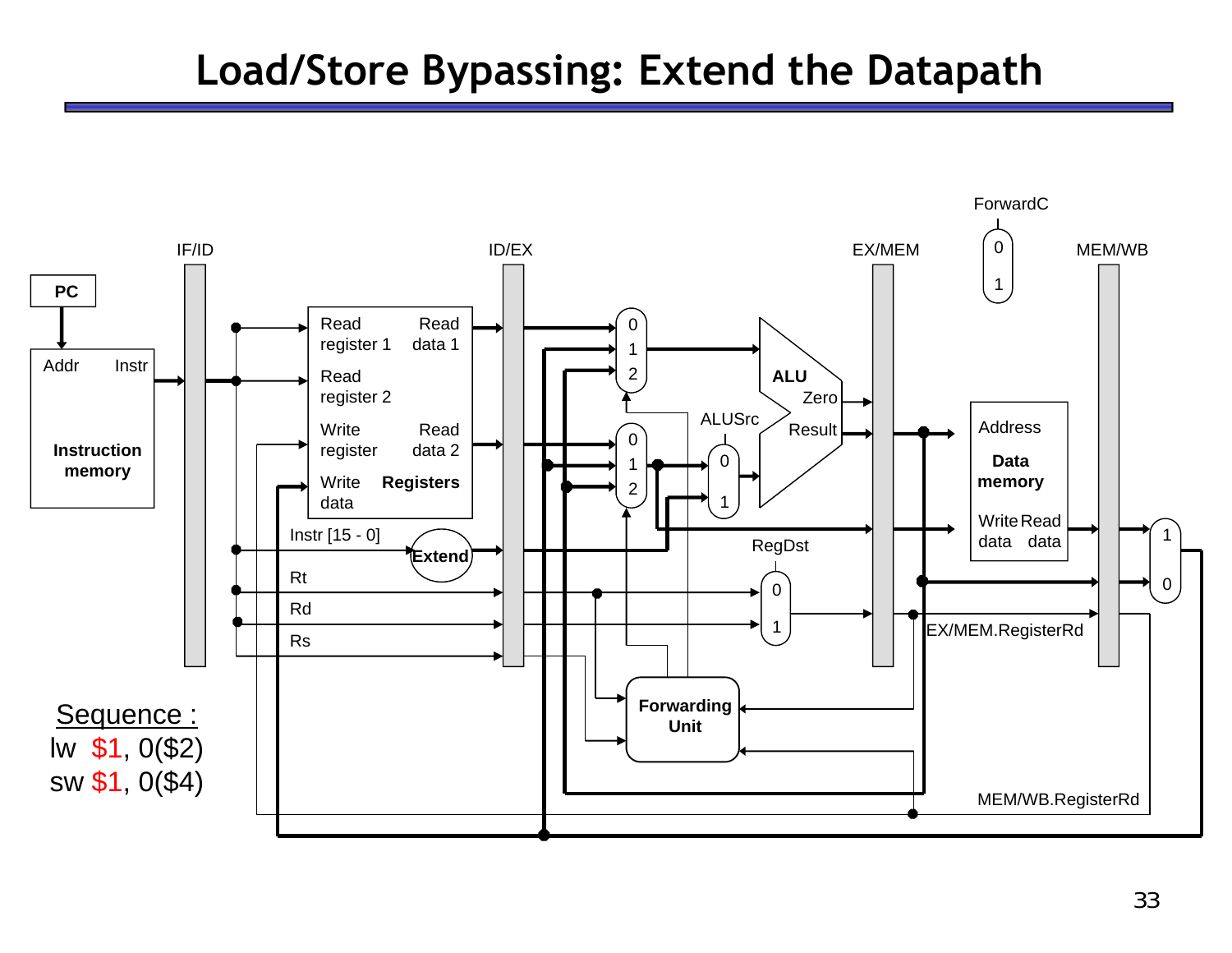### **Miscellaneous comments**

- ш Each MIPS instruction writes to at most one register.
	- and the control of the control of This makes the forwarding hardware easier to design, since there is only one destination register that ever needs to be forwarded.
- П Forwarding is especially important with deep pipelines like the ones in all current PC processors.
- $\blacksquare$  Section 4.7 of the textbook has some additional material not shown here.
	- and the control of the control of Their hazard detection equations also ensure that the source register is not \$0, which can never be modified.
	- and the control of the control of There is a more complex example of forwarding, with several cases covered. Take a look at it!